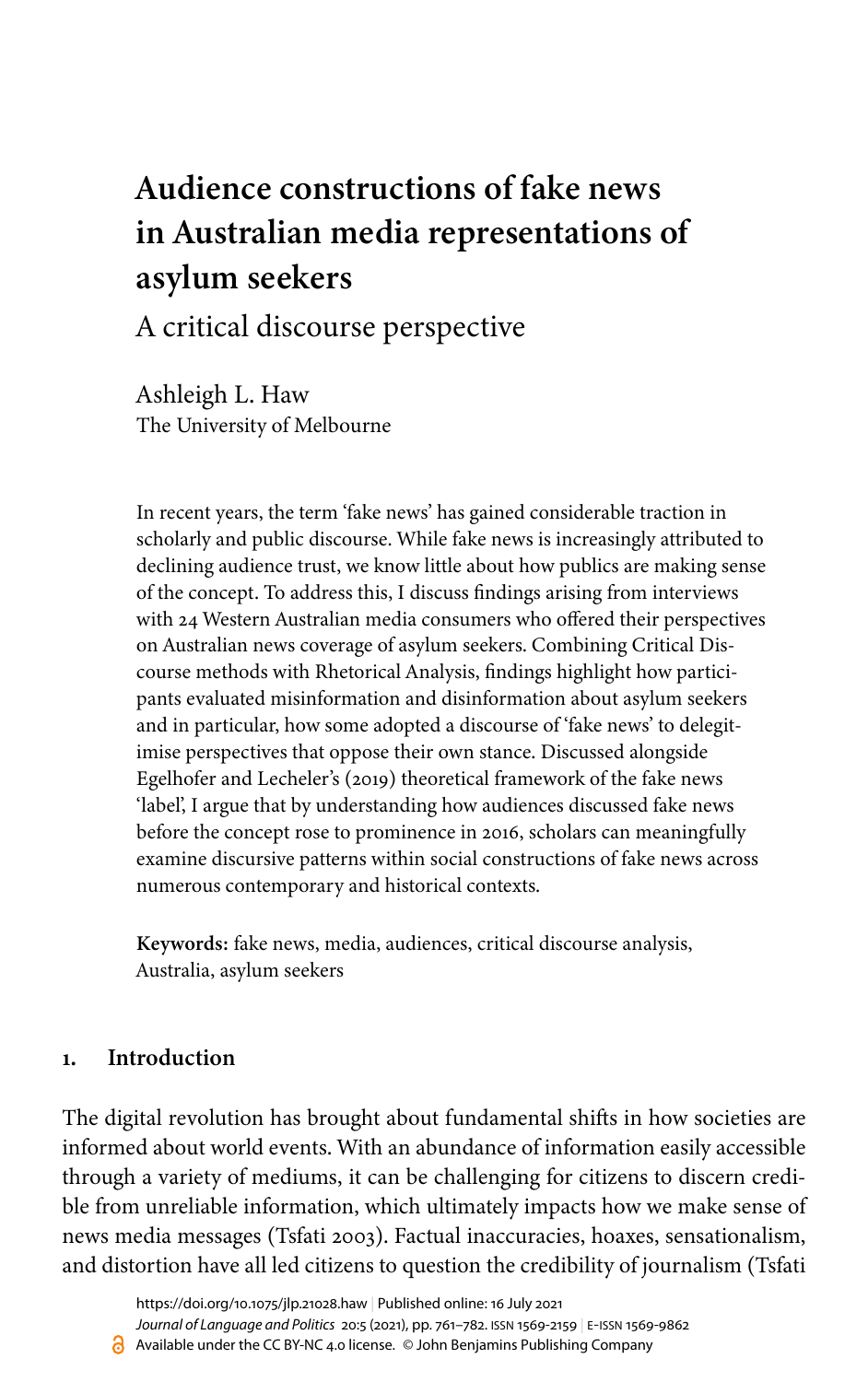[and Cappella 2003](#page-20-1)), leading to calls for greater accountability and transparency in the reporting of political news ([McBride and Rosenstiel 2013](#page-19-0)). An issue that has recently risen to prominence during these discussions is fake news.

From the controversially close Brexit referendum in the United Kingdom to Donald Trump's narrow victory in the 2016 United States presidential election, we have witnessed a surge of interest in fake news as a socio-political phenomenon. In fact, the *Collins Dictionary* declared 'fake news' as 2017's word of the year [\(Flood 2017](#page-18-1)). Fake news, however, is not a new phenomenon. Prior to Trump's election, it was understood as political satires, parodies, and news propaganda [\(Baym 2005](#page-17-0)). In recent years, however, the term has become a staple in both scholarly and everyday discourse – both in the context of pointing out false information and for discrediting the work of traditional news organisations.

Several scholars argue that fake news distorts public debate and stifles democratic decision-making [\(Allcott and Gentzkow 2017;](#page-17-1) [Brummette, DiStaso, Vafeiadis](#page-17-2) [and Messner 2018\)](#page-17-2). As Van Duyn and Collier explain:

Talking about fake news may have wide-ranging consequences for whether individuals trust news media and the standards with which they evaluate it and by extension, democratic outcomes [\(2019,](#page-20-2) 31).

It is therefore timely to investigate how audiences make sense of fake news in political communication.

In this paper, I present the findings from research combining Critical Discourse Analysis [\(Fairclough 1992](#page-18-2)) with Rhetorical Analysis ([Billig 1991\)](#page-17-3) to examine how 24 Western Australians framed their perceptions of Australian news depictions of people seeking asylum. Asylum seekers were chosen as a case study due to Australia's highly polarised stance on the issue [\(Higgins 2017](#page-18-3)). Furthermore, as most of the general public lacks direct contact with people from asylum seeking backgrounds, they are exposed to the topic primarily through news discourse [\(Muller 2016](#page-19-1)). Australian coverage of the issue, however, has been routinely found to portray asylum seekers in a negative light (e.g. [Clyne 2005;](#page-18-4) [Ellis,](#page-18-5) [Fulton and Scott 2016](#page-18-5); [Lueck, Due and Augoustinos 2015](#page-19-2); [Pickering 2001\)](#page-19-3). Additionally, fake news has been found to feature heavily in depictions of migrants and asylum seekers [\(Juhász and Szicherle 2017;](#page-19-4) Sutherland and [Dykstra-DeVette](#page-20-3) [2018\)](#page-20-3), yet audience responses remain under-investigated.

I situate my findings within the theoretical framework proposed by [Egelhofer](#page-18-0) [and Lecheler \(2019\)](#page-18-0) who proposed two important dimensions to investigating audiences' conceptions of fake news: fake news as a *genre* and fake news as a *label*. As my findings will demonstrate, even before 'fake news' became a popular facet of our media vocabulary, Australian political news audiences drew on several of the same discursive elements observed in discussions of fake news, demonstrating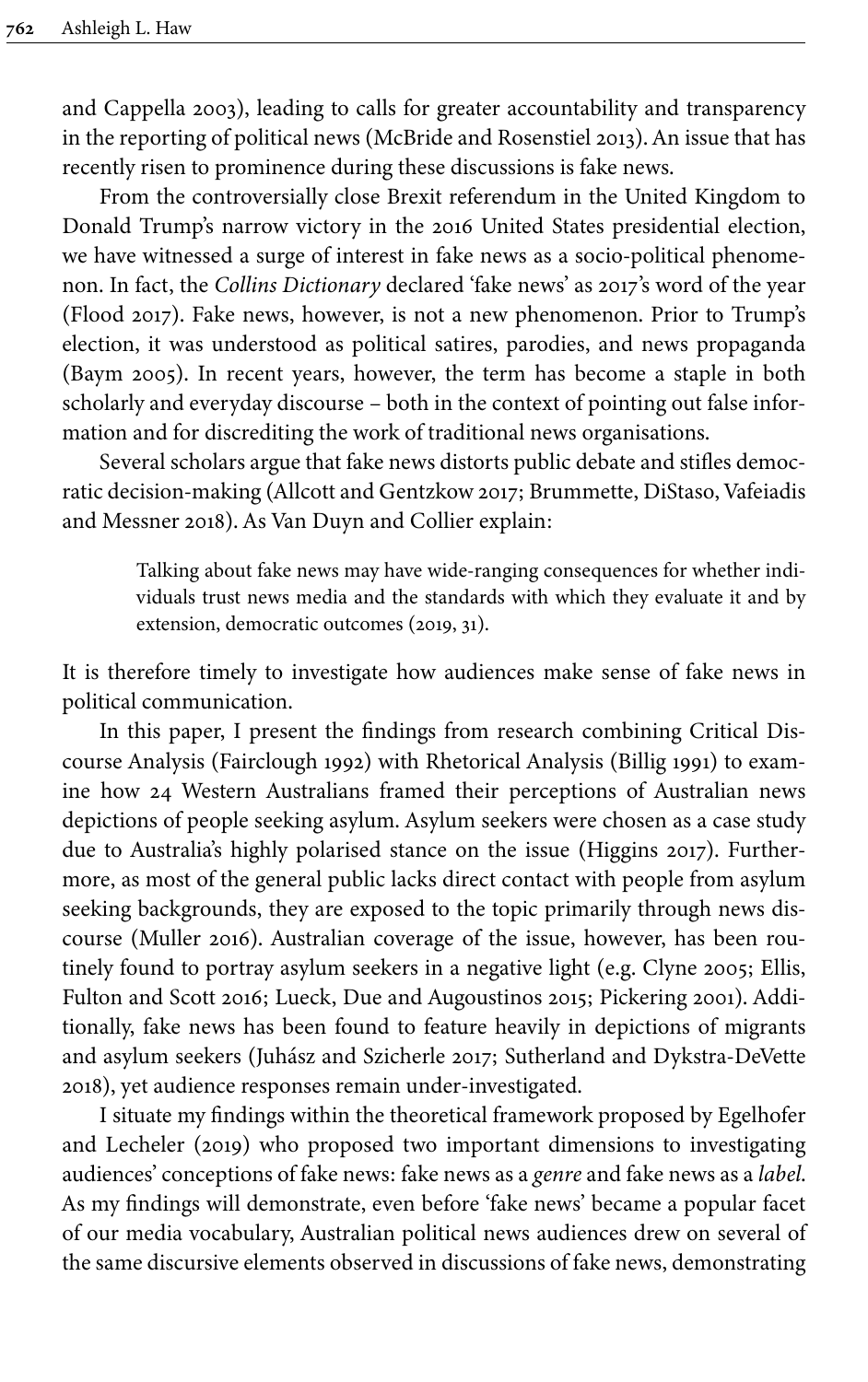conceptions of fake news as both a label and a genre, in line with Egelhofer and Lecheler's framework. This paper unpacks some interesting discursive features of these constructions, situating them within the emerging literature surrounding conceptions of fake news, while highlighting the implications for our understanding of how audiences appraise the increasingly polarising nature of political news discourse in the digital era.

## **2. Trust and mistrust in the era of 'fake news'**

News audiences tend to favour media content they trust ([Johnson and Kaye](#page-18-6) [2000;](#page-18-6) [Tsfati and Cappella 2003\)](#page-20-1), however in recent years, dwindling resources for fact checking – coupled with declines in editorial independence and investigative journalism – have led to a continual decline in publics' trust in news [\(Fisher, Park,](#page-18-7) Lee, et [al. 2019](#page-18-7)). The literature suggests two leading factors for this: the perceived accuracy of the information presented [\(Alcorn and Buchanan 2017;](#page-17-4) [Fisher, et](#page-18-7) al. [2019;](#page-18-7) [Park, Fisher, Lee, et](#page-19-5) al. 2020); and powerful elites using media messages for agenda setting rather than information sharing purposes ([McCollough, Crowell](#page-19-6) [and Napoli 2017;](#page-19-6) [Newman and Fletcher 2017\)](#page-19-7). At the centre of these discussions are rising concerns about fake news. For instance, the 2020 Digital Media Report indicated that Australians are increasingly voicing concerns about fake news when discussing their degree of trust in the media [\(Park, et](#page-19-5) al. 2020). To fully understand this, however, further exploration of audience perspectives is warranted.

#### **3. Conceptualising 'fake news'**

Historically, 'fake news' has been applied to a wide range of media texts, such as political satires, news parodies, false advertising, and propaganda [\(Tandoc, Lim](#page-20-4) [and Ling 2018](#page-20-4)). For instance, it was initially understood as political satire such as *The Onion* or *The Daily Show*, both of which are intended as entertainment [\(Baym 2005\)](#page-17-0). In the lead up to the 2016 US Presidential election, however, a spike in news texts containing false information started to gain traction, especially on social media ([Cooke 2017\)](#page-18-8). This led to concerns about how this phenomenon might impact the outcome of the election, as well as democracy more generally [\(Allcott and Gentzkow 2017\)](#page-17-1).

Some scholars define fake news as intentionally fabricated content masquerading as factual information [\(Alcott and Gentzkow 2017](#page-17-1); [Bakir and McStay](#page-17-5) [2017\)](#page-17-5). By this definition, fake news encompasses content that is both verifiably false and deliberately produced for monetary and/or ideological gain. A broader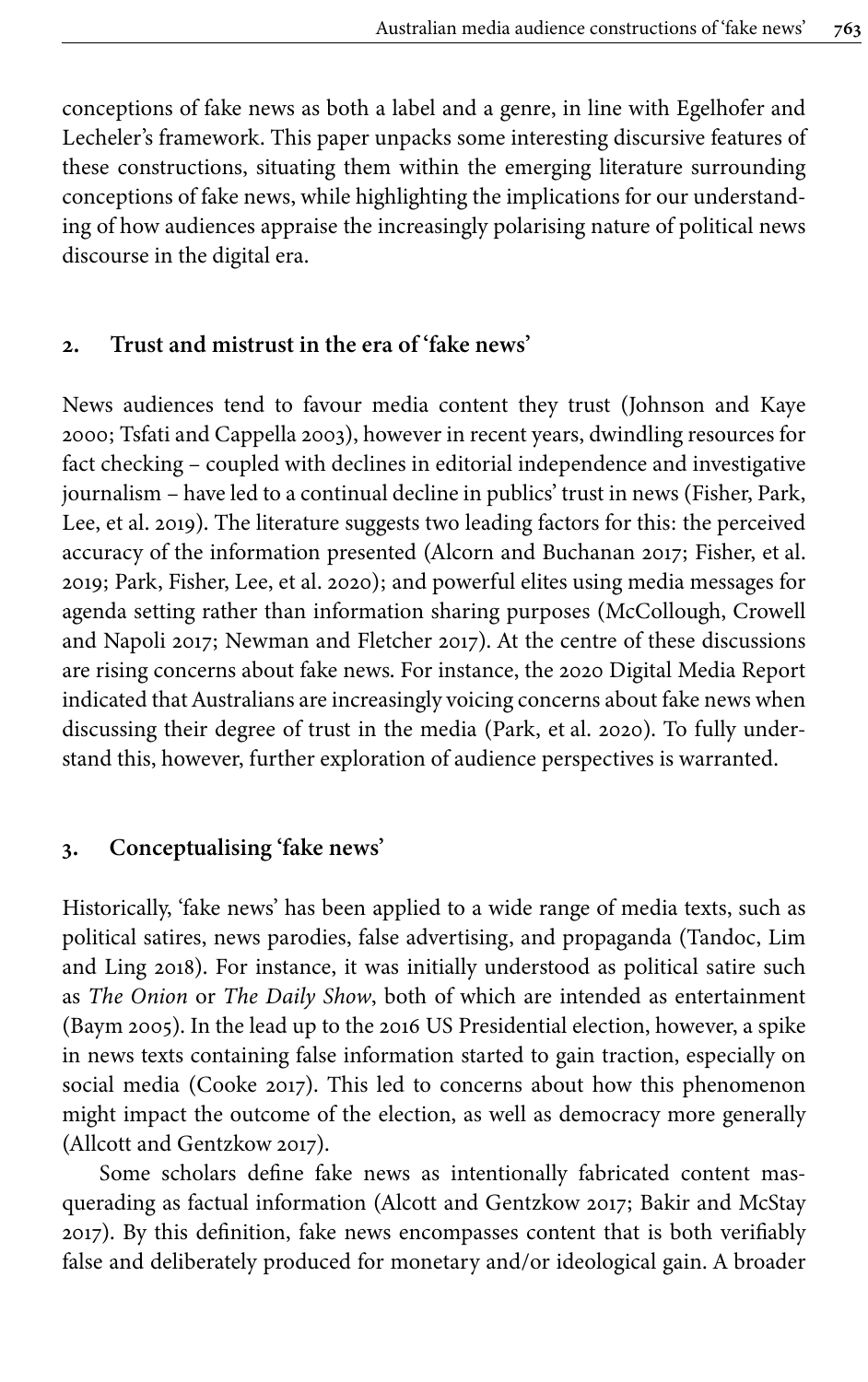definition would, however, situate fake news within the larger context of misinformation (i.e. the inadvertent sharing of false information), and disinformation (the deliberate distortion of facts and/or presentation of fabricated stories) [\(Wardle](#page-20-5) [2017;](#page-20-5) [Wardle and Derakshan 2017](#page-20-6)). Others, however, have cautioned against such a broad conceptualisation, noting that well-intentioned news sources can (and do) present factual inaccuracies that are not comparable to deliberate disinformation [\(Gelfert 2018](#page-18-9)).

The term 'fake news' is also commonly employed as a mechanism for voicing opposition to dissenting ideas. Here, the concept is co-opted by those in power, who use the term as an epithet to describe legitimate news material that counters their preferred ideological narrative ([Dentith 2017](#page-18-10); [Farhall, Carson, Wright, et](#page-18-11) al. [2019;](#page-18-11) [McNair 2018](#page-19-8); [Wardle and Derakhshan 2017\)](#page-20-6). We saw this in action both during and following the election of former US president Donald Trump, who weaponised the term 'fake news' to delegitimise ideas presented by political opponents and undermine concerns about actual instances of misinformation and disinformation deployed during his campaign [\(McNair 2018](#page-19-8)).

Similar weaponisation has been observed in Australia. For instance, in their analysis of Australian political statements following the 2016 US Election, [Farhall,](#page-18-11) [et al \(2019\)](#page-18-11) found that conservatives routinely decried 'fake news' to discredit political rivals. [Farhall, et](#page-18-11) al. (2019) contend that this can negatively impact citizens' trust in media and political institutions, undermining public understanding concerning important social issues. Similarly, [Gelfert \(2018\)](#page-18-9) argues that the weaponisation of fake news in this way can stifle legitimate concerns about dubious content. [Egelhofer and Lecheler \(2019\)](#page-18-0) closely examined this kind of weaponisation and in turn, proposed that fake news – in addition to being understood as a genre of media discourse encompassing the sharing of disinformation in the public sphere – can also be conceptualised as a label that is strategically deployed in order to delegitimise factual media content.

An issue that is no stranger to fake news, propaganda, and hyperbole is people seeking asylum. Research findings indicate that such coverage can drastically affect public perception, contributing to a crisis of confidence in migration and humanitarian policy directions [\(Philo, Briant and Donald 2013;](#page-19-9) [Wodak and](#page-20-7) [Krzyżanowski 2017](#page-20-7)). For instance, [Zaryan's \(2017\)](#page-20-8) investigation into audiences perceptions of fake news revealed migration and humanitarian issues as popular topics of discussion, with many participants recounting instances of fake news surrounding asylum seekers.

Many argue that this kind of coverage contributes to the 'othering' and exclusion of people from migrant and asylum seeking backgrounds ([Slavíčková and](#page-19-10) [Zvagulis 2014\)](#page-19-10). For instance, in their rhetorical analysis of fake news texts containing the tag 'refugees', Sutherland and [Dykstra-DeVette](#page-20-3) (2018) found an abun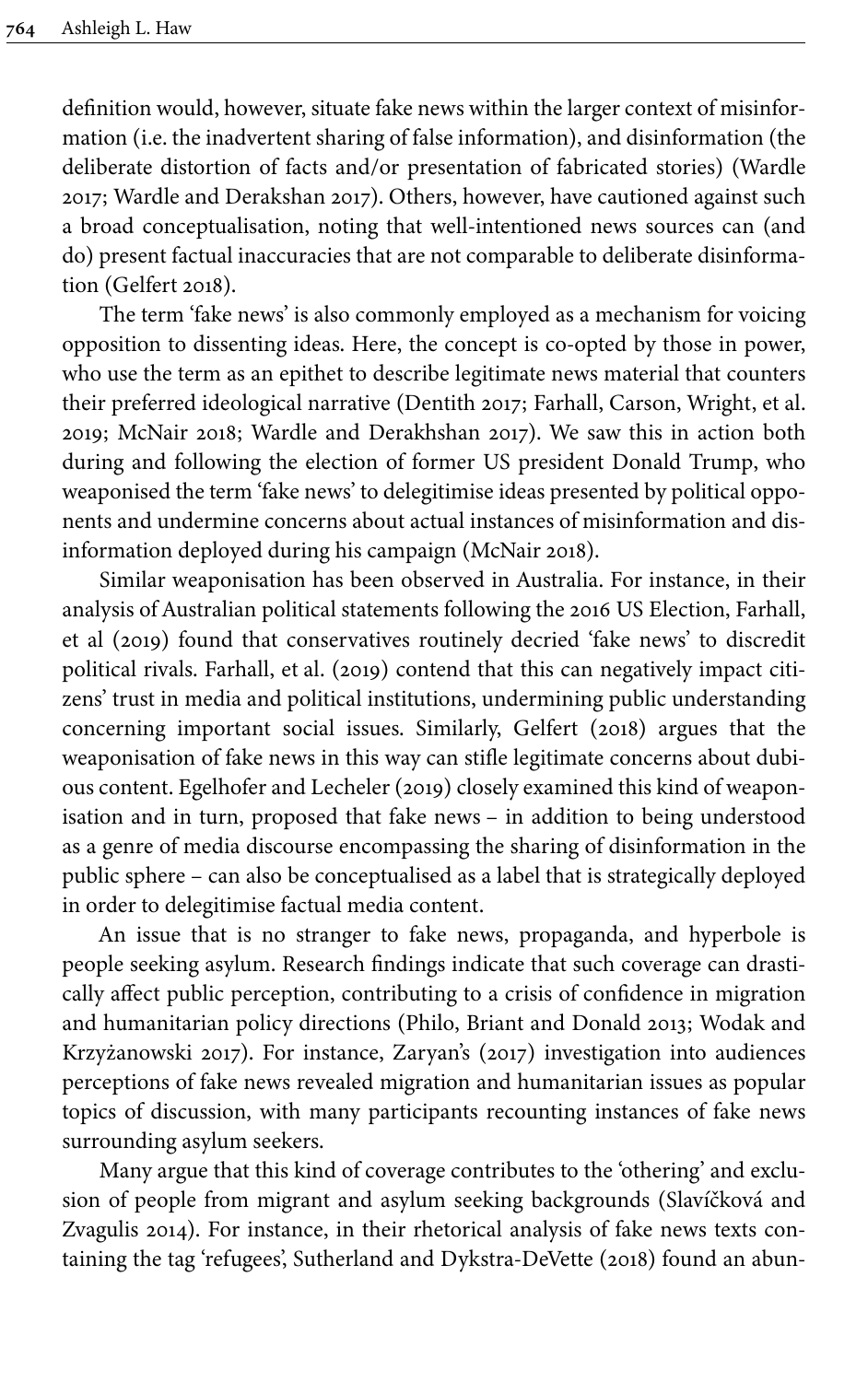dance of stories depicting refugees as dangerous and taking away resources and opportunities from the wider society. Additionally, in her book *How Australia Decides: Election Reporting and the Media*, [Sally Young \(2011\)](#page-20-9) documents multiple instances of misleading claims about asylum seekers within Australian election coverage between 2001 and 2008, pointing out how the asylum issue became a central component of election campaigning during this period. Although it predates the widespread adoption of the fake news label, Young's work highlights the democratic implications of dubious claims about vulnerable groups, especially in terms of how these shape and reinforce public support for punitive policy directions that carry serious human rights implications. It is therefore critically important to understand how audiences make sense of fake news surrounding asylum seekers.

#### **4. The 'fake news' audience**

With internet users spending more time on social media, the power of fake news lies in its capacity to penetrate social spheres [\(Tandoc, et](#page-20-4) al. 2018). The endless quest for popularity on social media platforms means they lend themselves well to the propagation of unverified information, where an abundance of 'likes' and 'shares' can lend legitimacy to dubious claims [\(Lokot and Diakopoulos 2016\)](#page-19-11). Critical media and socio-political scholars therefore face the urgent task of understanding the impact of fake news because of how readily audiences are duped by it and, in some cases, use it to influence the beliefs of others ([Gil de Zúñiga and](#page-18-12) [Diehl 2018](#page-18-12)). Fake news is, in turn, co-constructed by audiences ([Tandoc, et](#page-20-4) al. [2018\)](#page-20-4), yet we still know little about how audiences are evaluating and conceptualising fake news. The few empirical investigations into audience responses have tended to focus on the size of the fake news audience (relative to the broader news audience), largely to assess the reach of fake news ([Allcott and Gentzkow](#page-17-1) [2017;](#page-17-1) [Nelson and Taneja 2018](#page-19-12)). One study by [Zaryan \(2017\)](#page-20-8), however, examined audience perspectives on fake news, finding that some saw the term as a strategy used by political elites to undermine counter ideas, while others felt that fake news encompasses any content that presents claims that can be disproven. Zaryan [\(2017](#page-20-8), 67) concludes that deeper inquiries into what news consumers consider real and fake can pave the way for better understanding "the current pitfalls of our information economy".

A notable area of scholarly inquiry that warrants more attention relates to how audiences articulate discourses of 'fake news' and the potential implications for public deliberation. This paper therefore addresses the following research questions: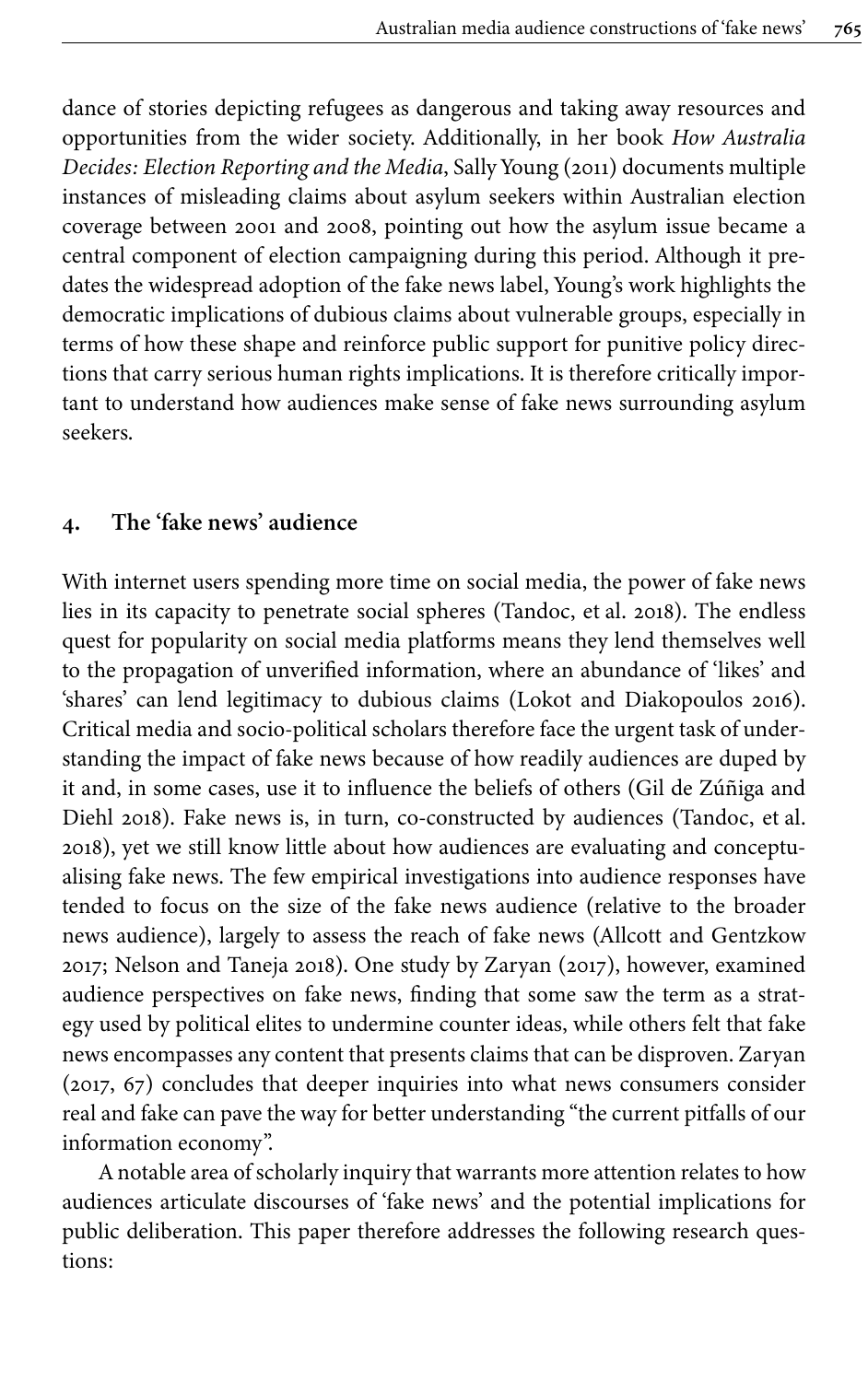- 1. What prominent discourses emerge when audiences discuss their trust in news coverage concerning a polarising topic in Australian politics (i.e. asylum seekers)?
- 2. How do these conceptualisations compare with discourses of 'fake news' observed in the literature?

## **5. Research design**

## **5.1** Participants, sampling and data collection

The findings presented in this article derive from a larger study exploring audience perceptions of Australian news representations of asylum seekers (see [Haw](#page-18-13) [2018\)](#page-18-13). The aim was to shed light on how a sample of Australian media consumers reflect on news discourses about people seeking asylum, focusing on how they both reproduce and resist dominant discourses observed in the existing literature. To achieve this, I conducted semi-structured interviews with 24 Western Australians between May 2015 and April 2016. This time period is important as it pre-dates the 2016 US Presidential Election and thus, before 'fake news' became a popular term in discussions of political news.

To recruit my sample, I employed a combination of *snowballing* and *purposive* methods*. Snowballing* occurs when participants refer others to the study after taking part themselves [\(Noy 2008](#page-19-13)), and *purposive* sampling involves selecting participants because they meet a certain criteria [\(Willig 2008\)](#page-20-10). *Snowballing* made it easier to identify and approach such participants, whereas *purposive* methods were necessary to ensure my sample encapsulated a diverse range of backgrounds and perspectives on asylum seekers.

Prior to their interviews, participants completed a brief, optional demographic questionnaire, capturing information on gender, age, religion, nationality, education, political stance, and asylum views (see [Table](#page-6-0) 1). To ascertain participants' asylum stance, I asked them to discuss whether they believe Australia should assess asylum claims and provide protection to those determined as refugees. Interviewees who stated that Australia should resettle refugees  $(n=11)$ were classified as having 'accepting' views, whereas those who objected were placed in the 'non-accepting' category  $(n=5)$ . Some participants  $(n=8)$  stated that they consider themselves 'on the fence' about the issue, offering a combination of 'accepting' and 'non-accepting' perspectives. These interviewees were considered to hold 'ambivalent' views.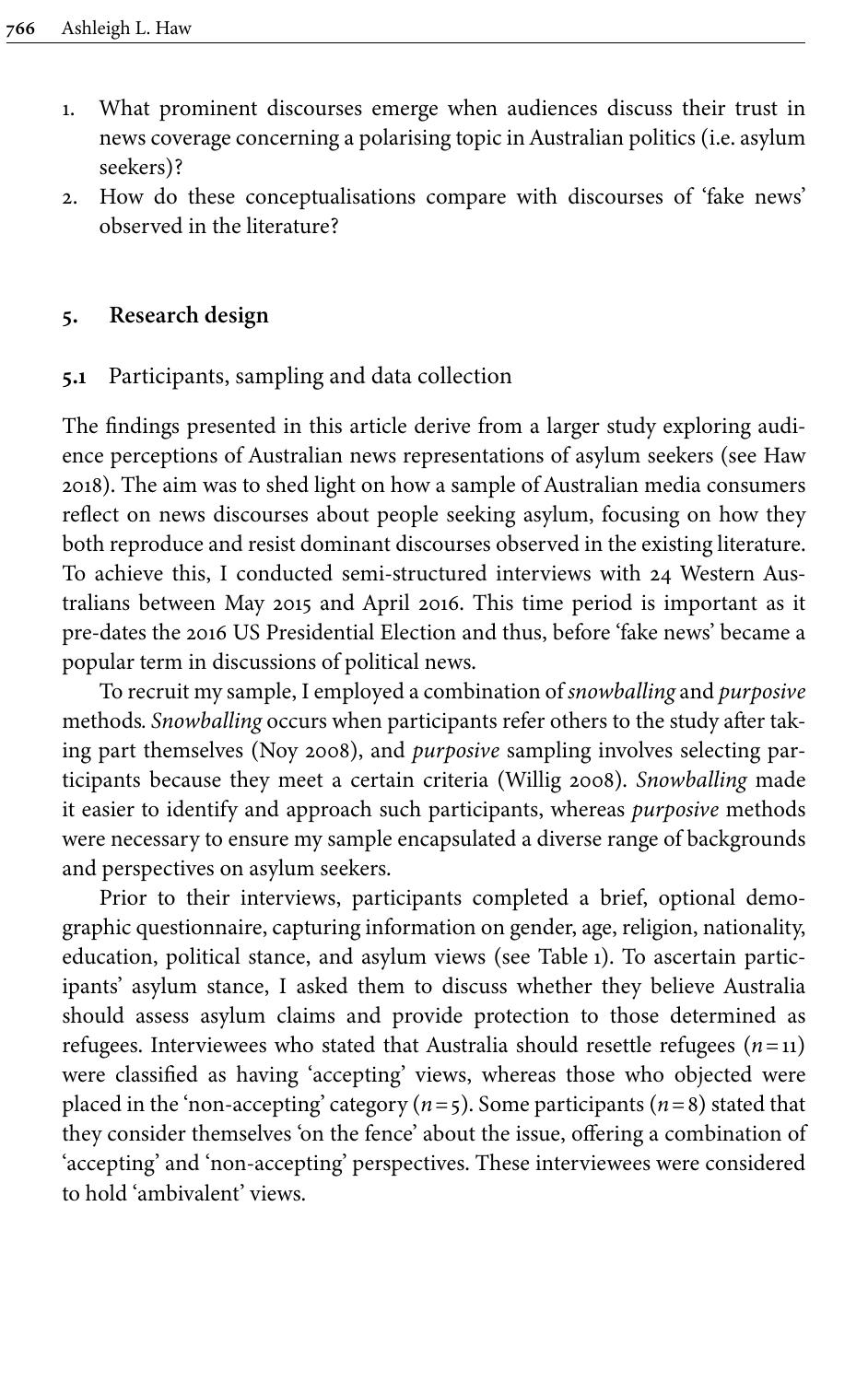|               |    |                   | Education                           |                          |                         | Political                                                   | Asylum            |
|---------------|----|-------------------|-------------------------------------|--------------------------|-------------------------|-------------------------------------------------------------|-------------------|
| Pseudonym     |    | Age Gender        | level                               | Nationality              | Religion                | preference                                                  | stance            |
| Beth          |    | 36 Female         | High School - Australian-           |                          |                         | Christian Australian                                        | Non-              |
|               |    |                   | Year 10                             | Indigenous               |                         | Labor Party <sup>*</sup>                                    | accepting         |
| <b>Brooke</b> |    | 29 Female         | $\mbox{TAFE}^{\ast\ast}$            | Australian               |                         | Christian Australian<br>Labor Party                         | Ambivalent        |
| Gillian       |    | 41 Female         | High School - Australian<br>Year 12 |                          | Uniting<br>Church       | Australian<br>Greens***                                     | Accepting         |
| Ingrid        | 73 | Female            | University-<br>Postgraduate         | Australian               | Not<br>disclosed        | Not<br>disclosed                                            | Accepting         |
| Jane          |    | 57 Female         | University-<br>Bachelor's<br>Degree | Australian               | Atheist                 | Labor-<br>Greens<br>(swing voter)                           | Accepting         |
| Jessica       |    | 22 Female         | University-<br>Bachelor's<br>Degree | Australian               | Agnostic                | Australian<br>Greens                                        | Accepting         |
| Jodie         |    | 41 Female         | University-<br>Postgraduate         | Australian               | Atheist                 | Australian<br>Greens                                        | Accepting         |
| Patsy         |    | 68 Female         | <b>TAFE</b>                         | Australian               | Church<br>of<br>England | Liberal Party Ambivalent<br>of<br>Australia <sup>****</sup> |                   |
| Renee         | 57 | Female            | University-<br>Postgraduate         | Australian               | Roman<br>Catholic       | Labor-<br>Greens<br>(swing voter)                           | Accepting         |
| Susan         |    | 59 Female         | University-<br>Postgraduate         | Australian               | Atheist                 | Australian<br>Greens                                        | Accepting         |
| Zara          |    | 25 Female         | University-<br>Bachelor's<br>Degree | Australian-<br>Pakistani | Islamic                 | Australian<br>Labor Party                                   | Ambivalent        |
| Katie         |    | 28 Female         | University-<br>Bachelor's<br>Degree | Australian               | Roman<br>Catholic       | Australian<br>Labor Party                                   | Non-<br>accepting |
| Al            |    | 19 Non-<br>binary | High School - Australian<br>Year 12 |                          | Atheist                 | Australian<br>Greens                                        | Accepting         |
| Adam          | 29 | Male              | TAFE                                | Australian               | Agnostic                | Australian<br>Greens                                        | Accepting         |
| Andrew        |    | 30 Male           | High School - Australian<br>Year 12 |                          | Not                     | Australian<br>disclosed Labor Party                         | Ambivalent        |

<span id="page-6-0"></span>**Table 1.** Participants' demographic details and stance on asylum seekers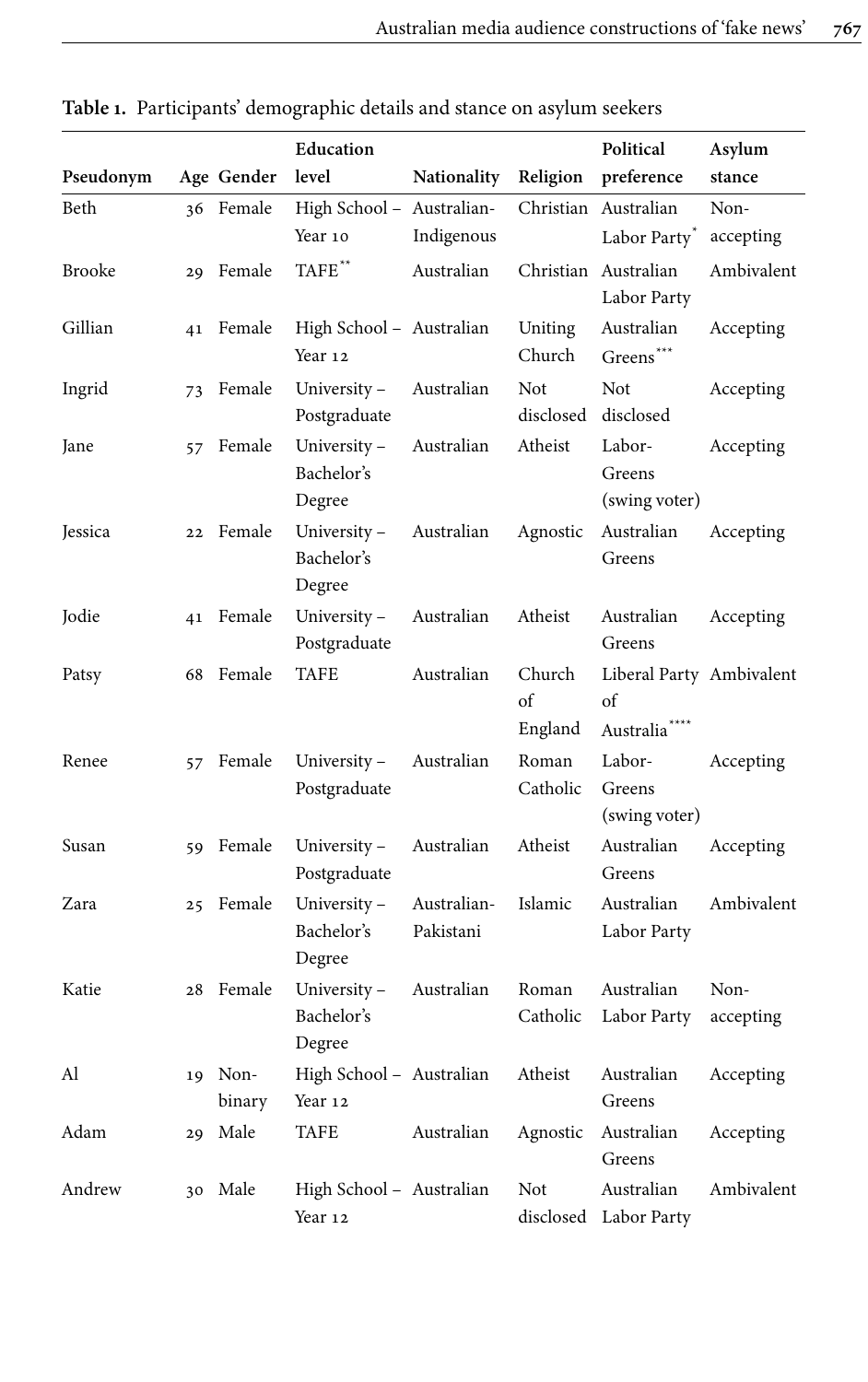|           |      |            | Education                |                |                   | Political                | Asylum     |
|-----------|------|------------|--------------------------|----------------|-------------------|--------------------------|------------|
| Pseudonym |      | Age Gender | level                    | Nationality    | Religion          | preference               | stance     |
| Bryan     |      | 45 Male    | University-              | Australian-    | Church            | Liberal Party Non-       |            |
|           |      |            | Bachelor's               | <b>British</b> | of                | of Australia             | accepting  |
|           |      |            | Degree                   |                | England           |                          |            |
| David     |      | 33 Male    | University-              | Australian-    | Catholic          | Australian               | Accepting  |
|           |      |            | Postgraduate             | Venezuelan     |                   | Greens                   |            |
| Don       |      | 66 Male    | High School - Australian |                | Church            | Liberal Party Non-       |            |
|           |      |            | Year 10                  |                | $\sigma$ f        | of Australia             | accepting  |
|           |      |            |                          |                | England           |                          |            |
| Gary      |      | 71 Male    | TAFE                     | Australian     | Church            | Liberal Party Ambivalent |            |
|           |      |            |                          |                | $\alpha$ f        | of Australia             |            |
|           |      |            |                          |                | England           |                          |            |
| Luke      |      | 34 Male    | High School - Australian |                | Not               | Australian               | Accepting  |
|           |      |            | Year 12                  |                | disclosed Greens  |                          |            |
| Mark      | 24 M |            | University-              | Australian     | Catholic          | Liberal Party Ambivalent |            |
|           |      |            | Bachelor's               |                |                   | of Australia             |            |
|           |      |            | Degree                   |                |                   |                          |            |
| Reece     | 24 M |            | <b>TAFE</b>              | Australian     | <b>Not</b>        | Labor-                   | Non-       |
|           |      |            |                          |                | disclosed Liberal |                          | accepting  |
|           |      |            |                          |                |                   | (swing voter)            |            |
| Sam       |      | 28 Male    | High School - Australian |                | Spiritual         | Not                      | Ambivalent |
|           |      |            | Year 10                  |                |                   | disclosed                |            |
| Tom       |      | 66 Male    | University-              | Australian     | Not               | <b>Not</b>               | Ambivalent |
|           |      |            | Bachelor's               |                | disclosed         | disclosed                |            |
|           |      |            | Degree                   |                |                   |                          |            |

**Table 1.** *(continued)*

<span id="page-7-0"></span>\* *TAFE* (Technical and Further Education) refers to vocational-focused institutions that provide qualifying courses under the Australian Quality Training Framework.

<span id="page-7-1"></span>\*\* *The Australian Labor Party* is a major centre-left political party, one of the two major parties in Australia.

<span id="page-7-2"></span>\*\*\* *The Australian Greens* is a political party known for its core values of ecological sustainability, environmentalism, social justice, grassroots democracy, and peace/non-violence.

<span id="page-7-3"></span>\*\*\*\* *The Liberal Party of Australia* is a major centre-right political party, one of the two major parties in Australia. It is currently in power, under the leadership of Prime Minister Scott Morrison.

During their interviews, participants were asked open-ended questions about: (1) their general stance on people seeking asylum, including Australia's policy responses; (2) their media engagement habits and preferences; and (3) their views concerning how the Australian media represents people seeking asylum. These questions included: 'what comes to mind for you when you hear the term asylum seeker?'; 'how do you feel about the Australian government's policies for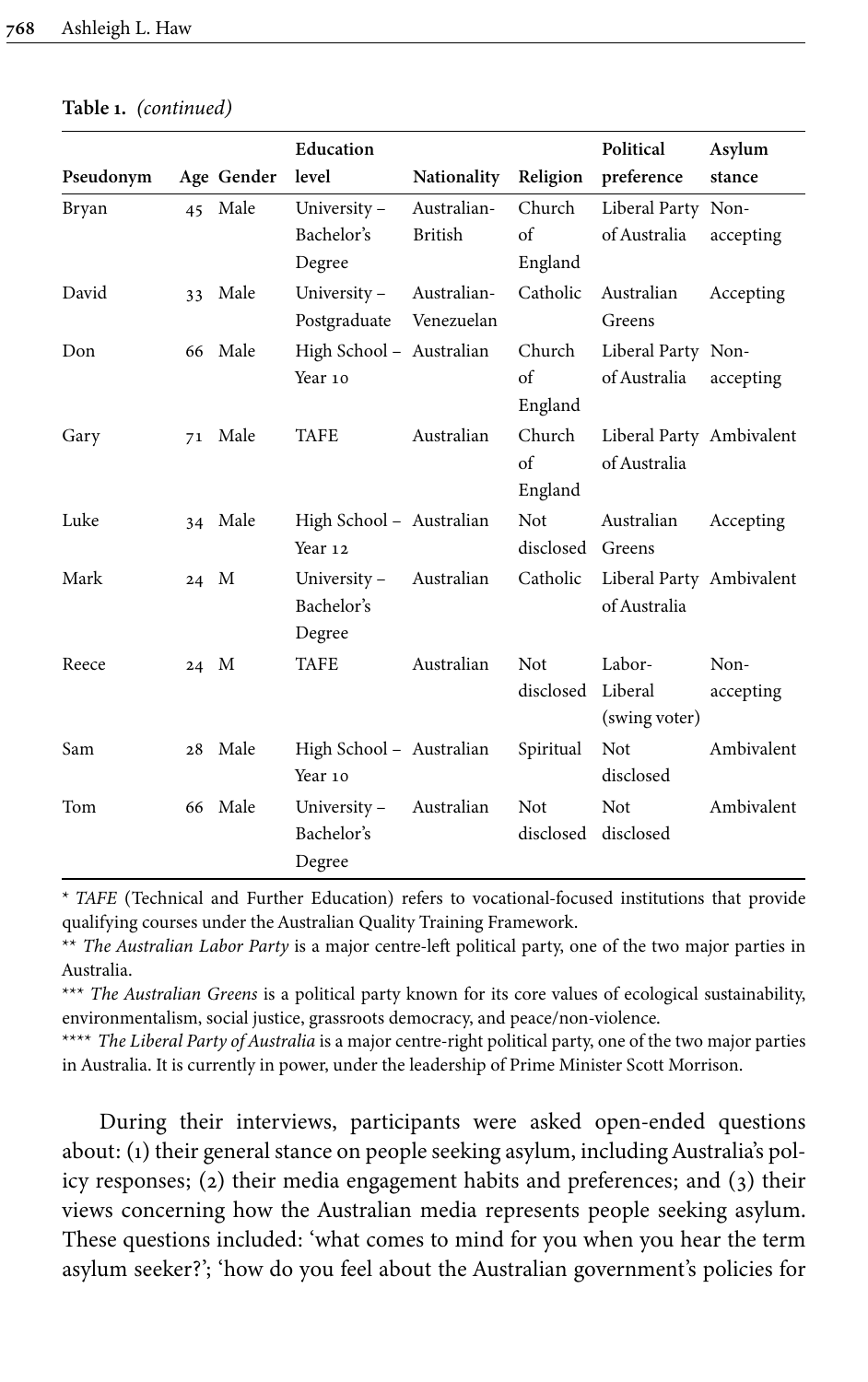people seeking asylum?'; 'how do you typically come across information about people seeking asylum?'; 'what kinds of media sources do you prefer to engage with and why?'; and 'what do you think about portrayals of asylum seekers in the Australian news media?' Interviews were audio recorded and transcribed verbatim, enabling in-depth analysis. To maintain confidentiality, participants' real names have been replaced with pseudonyms and any identifying details are omitted from all publications arising from this study.

#### **5.2** Analysis

This research sought to go beyond merely ascertaining participants' responses to media representations and rather, examine *how* these ideas were articulated with consideration of interviewees' self-reported perspectives on the topic. I was therefore primarily interested in examining the language participants used to construct their perspectives on news coverage, including how these discussions relate to broader power structures that contribute to the marginalisation of people seeking asylum. To achieve this, I examined my interview data using Critical Discourse Analysis [\(Fairclough 1992](#page-18-2)). CDA is concerned with exploring how people draw upon collective values and norms to construct our ideas about the world [\(Titscher, Meyer, Wodak and Vetter 2000\)](#page-20-11). Through its recognition of the various ideological functions language can serve, CDA allows scholars to identify how unequal power relations are reproduced and transformed through talk [\(van](#page-20-12) [Dijk 2000](#page-20-12)). For this reason, CDA is useful in explorations of how publics evaluate mediated constructions of disenfranchised groups, such as asylum seekers.

I also employed Rhetorical Analysis (RA), which focuses on the argumentative and dialogical nature of everyday interaction, enabling researchers to consider ideas in light of their broader historical and argumentative contexts [\(Billig](#page-17-3) [1991\)](#page-17-3). In RA research, scholars go beyond the mere identification of different perspectives produced (and reproduced) in discourse. Rather, the goal is to illuminate how people construct certain perspectives to compete with an alternative [\(Potter and Wetherell 1987](#page-19-14)). In turn, RA lends itself well to research concerned with how people discuss politically divisive issues [\(Billig 1987](#page-17-6)). As my research focused on how participants' framed their perspectives concerning news representations of people seeking asylum, applying both RA and CDA enabled me to shed light on the interesting linguistic and ideological features of these discussions.

I analysed each interview transcript using an inductive approach, which enabled discourses to emerge organically rather than being influenced by predetermined parameters. The first step in this process was to identify instances in each transcript where participants engaged with arguments noted in prior litera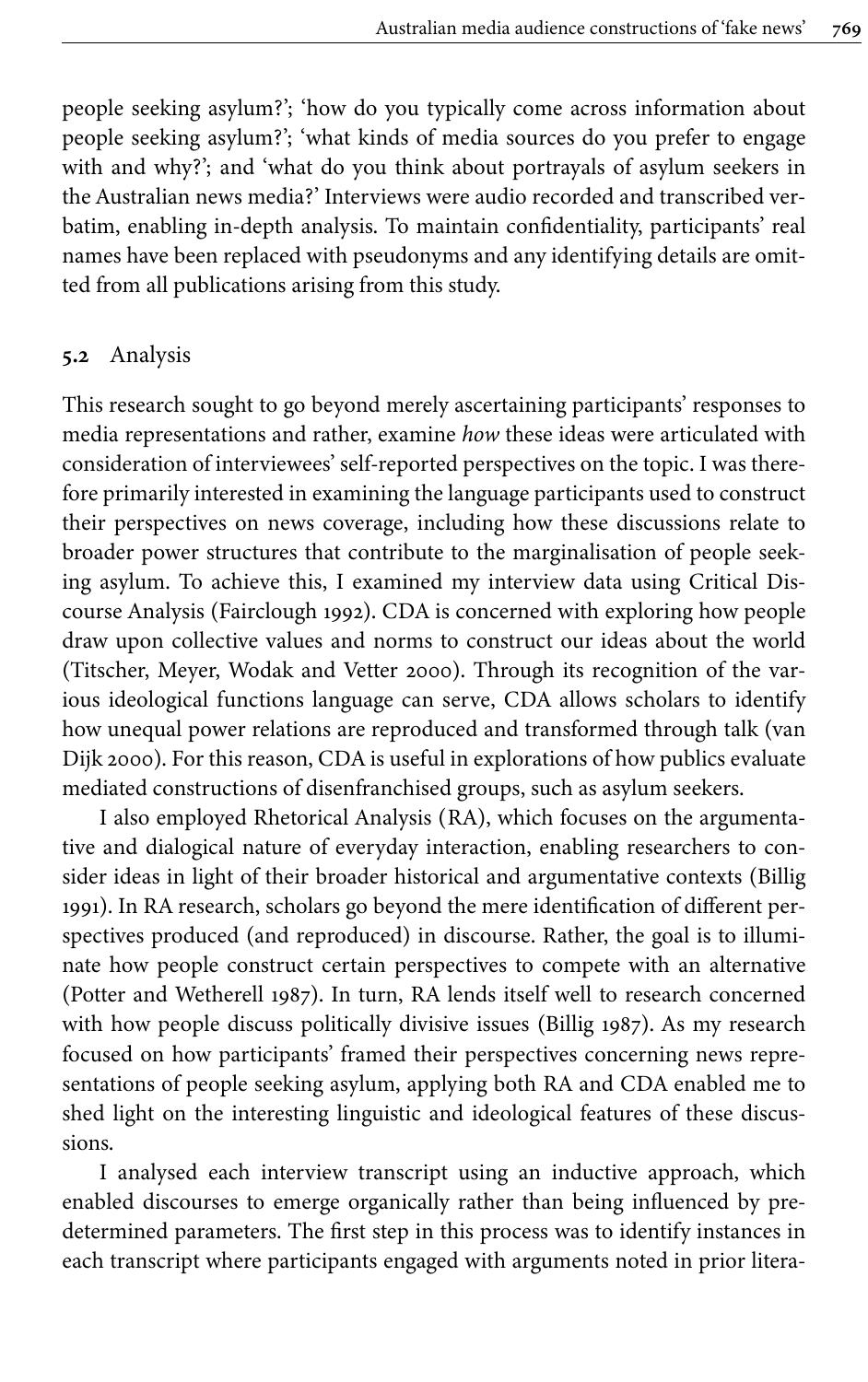ture. I then highlighted instances where interviewees offered ideas that are either not reported (or rarely reported) in existing scholarship. I also noted discourses communicated by more than one participant, enabling the identification of shared collective representations of the emerging themes. Next, I grouped participants' direct quotes into two broad thematic categories: (1) perspectives concerning asylum seekers in Australia; and (2) discussions of news media representations of the topic. I then coded each participant quote according to the broader arguments and discourses they relate to, making note of instances where participants resisted or rejected ideas about asylum seekers presented in media discourse.

## **5.3** Theoretical framework: The fake news 'genre' versus fake news 'label'

This research was guided by the notion that our collective engagement with reliable and factually sound information serves a crucial democratic function. The weaponisation of the concept of fake news is therefore dangerous as it can reduce the capacity of publics to distinguish legitimate news from fake news [\(Allcott and](#page-17-1) [Gentzkow 2017\)](#page-17-1). This is compounded by evidence that many people equate fake news with information they merely disagree with (e.g. [Nielsen and Graves 2017\)](#page-19-15) as well as political actors routinely using the term to delegitimise ideas that challenge their political agenda [\(Farhall, et](#page-18-11) al. 2019; [Hanitzsch, Van Dalen and Steindl](#page-18-14) [2018\)](#page-18-14). As [Egelhofer and Lecheler \(2019\)](#page-18-0) noted, this instrumentalisation by political actors has, to date, received limited empirical attention. In response, [Egelhofer](#page-18-0) [and Lecheler \(2019\)](#page-18-0) conducted an extensive literature review, which pointed to a fundamental difference between what actually constitutes fake news and how the term is used in political and public discourse. In turn, they proposed a model of analysis whereby fake news is understood as both a genre and a label. The fake news *genre* describes the deliberate propagation of disinformation in the public sphere, while the fake news *label* refers to the instrumentalisation of 'fake news' to discredit dissenting ideas ([Egelhofer and Lecheler 2019](#page-18-0)).

While we are seeing growing scholarly focus on the fake news *genre*, limited research has explored the delegitimising efforts of the fake news *label*. Indeed, the fake news *genre* is a highly visible symptom of an increase in publicly communicated disinformation, and requires urgent attention in both a scholarly and policy context due to its insidious contribution to growing inequalities that perpetuate real harm. It is essential, however, to understand how publics deploy the fake news *label*, and what this tells us about how audiences are making sense of media and political discourse surrounding divisive topics that are vulnerable to disinformation campaigns. Such investigations are crucial because media trust can have a profound impact on citizens' media engagement ([Tsfati 2014\)](#page-20-13) and in turn, the fake news *label* can cause audiences to withdraw from engaging with legitimate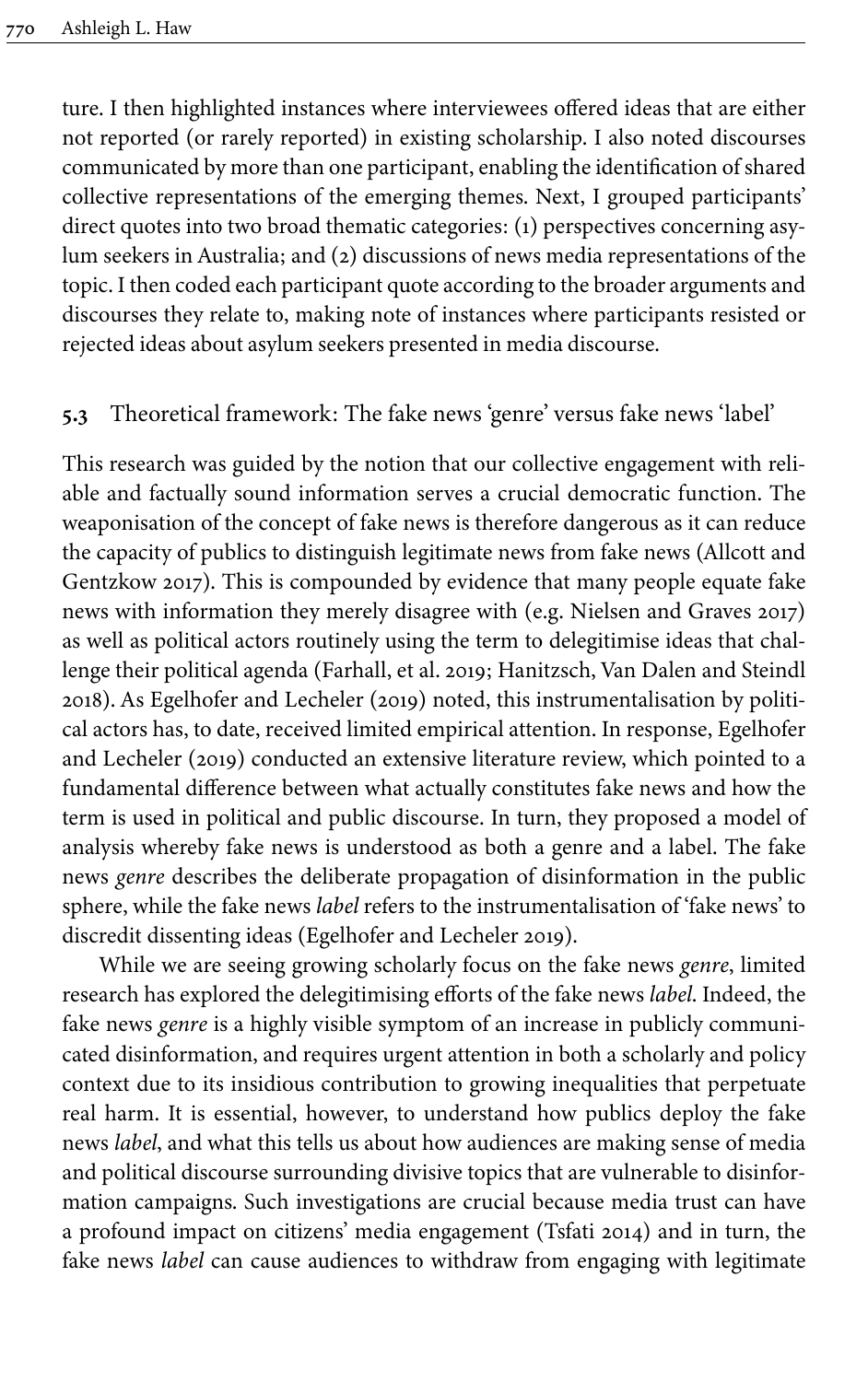news content, increasing political polarisation while decreasing access to important information that affects their lives [\(Carlson 2017](#page-18-15)).

My research is informed by [Egelhofer and Lecheler's \(2019\)](#page-18-0) model and as such, I discuss my findings with consideration of how they relate to conceptions of fake news as both a genre and a label. As my findings will illustrate, examining audience perceptions of fake news with consideration of both dimensions offers a focal point for otherwise complex (and oftentimes, contradictory) discourses to coalesce around. Participants drew on numerous discursive constructions of fake news noted in in prior scholarship, adding further veracity to [Egelhofer and](#page-18-0) [Lecheler's \(2019\)](#page-18-0) model. I unpack these constructions in the following discussion.

#### **6. Findings and discussion**

#### **6.1** News engagement and trust

All participants reported regular engagement with multiple forms of media, and most (*n*=22) cited Australian news as their main source of information on asylum seekers. They predominantly referred to commercial or 'mainstream' news content, including broadcast bulletins, newspapers, and online news. The majority  $(n=18)$  cited social media as their most common means of accessing political information, supporting recent findings that audiences are increasingly engaging with political news via social media [\(Fisher, et](#page-18-7) al. 2019; [McCollough, et](#page-19-6) al. 2017; [Park, et](#page-19-5) al. 2020).

When talking about their degree of trust in news representations of asylum seekers, multiple participants raised the issue of false and/or unreliable information. It is important to re-iterate that these interviews took place before the 2016 US election and therefore, before 'fake news' became a popular term. As such, my participants did not explicitly use the label 'fake news'. Nonetheless, I observed strong parallels between participants' discussions of their media trust and constructions of fake news documented in the literature. Of note is the fact that my participants routinely linked their mistrust in news to the intentional presentation of false information (i.e. disinformation), as well as the non-deliberate distortion of facts (misinformation). Additionally, and most interestingly, my findings support the claim that people adopt a discourse of 'fake news' to delegitimise ideas they disagree with (see, for example, [Farhall, et](#page-18-11) al. 2019, and [McNair 2018](#page-19-8)). Thus, my findings provide further empirical support for [Egelhofer and Lecheler \(2019\)'s](#page-18-0) model of understanding discourses of fake news along two dimensions: the fake news *genre* and the fake news *label*. I begin by describing how my interviewees discussed fake news as a genre.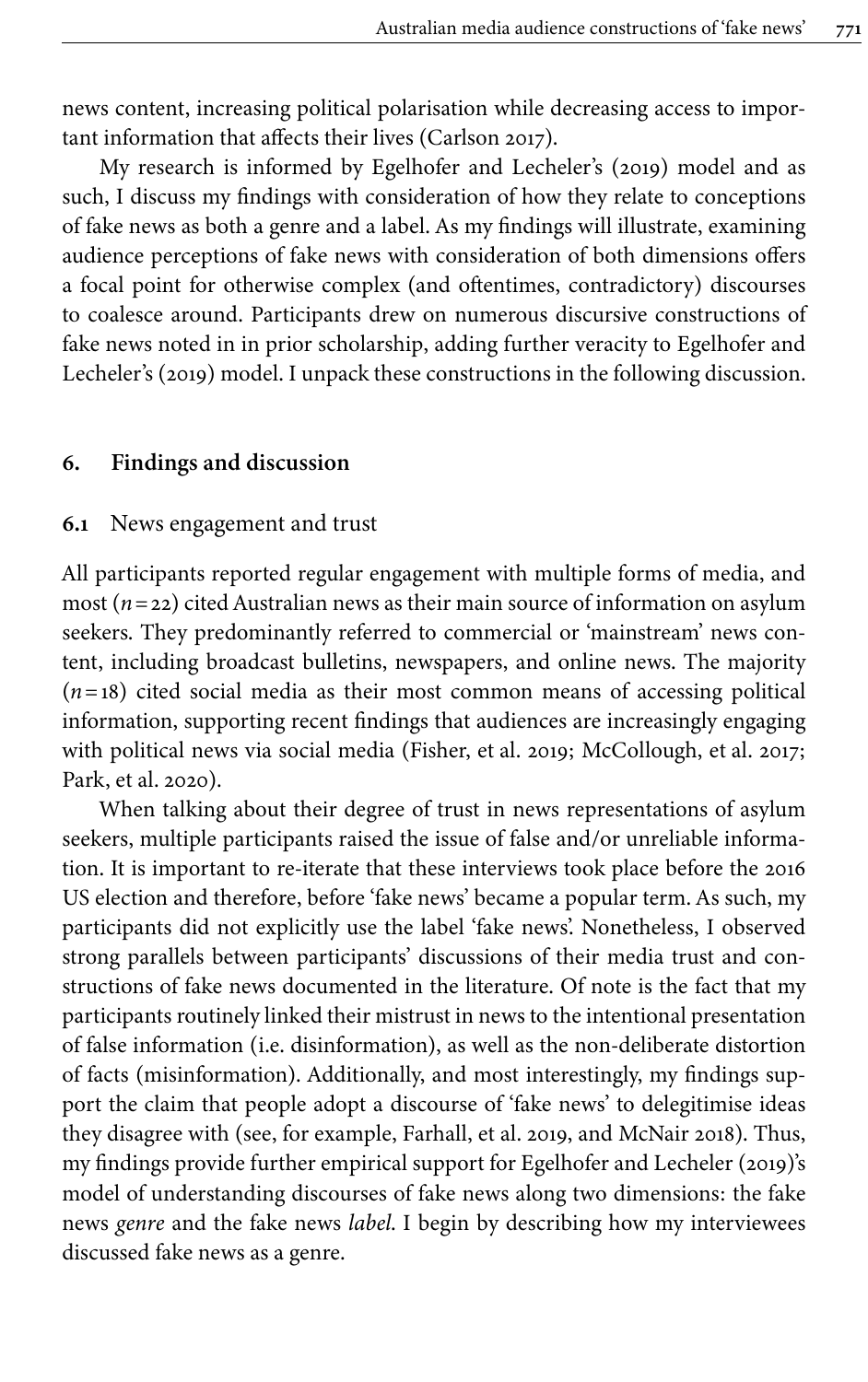## **6.2** 'Force-fed garbage': Discussions of fake news as a genre

Aligning with most scholarly definitions of 'fake news', several of my participants brought up intentionally misleading content when discussing the factors affecting their trust in Australian news. For instance, many participants used terms such as "biased", "garbage", "crap" and "not authentic" when discussing examples of news media coverage they have encountered about asylum seekers. For example, upon noting that there are certain news outlets she mistrusts due to their representations of asylum seekers, Gillian said:

(1) I hate channel Seven, I hate channel Nine. If I sit and watch, um, one of those, they're just so biased and, like, yeah, it's not authentic. *Female, aged 40–49, Australian, 'accepting' asylum views*

Adam shared a similar perspective:

(2) The stuff you get on channel Seven and channel Nine is horrendous. I feel like I'm being force-fed garbage. I just, I really don't know how anyone can believe the stories they are putting out there. There is so much crap. *Male, aged 18–29, Australian, 'accepting' asylum views*

These comments specifically reference *Seven*<sup>1</sup> and *Nine*<sup>2</sup> (two of Australia's most popular news and entertainment networks), with both participants voicing a strong mistrust in the content presented by these networks. Adam's use of the metaphor "force-fed garbage" enables him to emphasise his assertion that their coverage is "horrendous". This is also a useful rhetorical device for signalling his belief that these networks intentionally broadcast disinformation – this is implied by the term "force-fed", which suggests that *Seven* and *Nine* actively engage in presenting erroneous content.

As noted, some scholars conceptualise fake news within a broader context of misinformation *and* disinformation. Here, in addition to deliberate disinformation, fake news is understood to constitute the unintentional presentation of false or exaggerated information [\(Wardle 2017;](#page-20-5) [Wardle and Derakshan 2017\)](#page-20-6). This conceptualisation has been observed in research involving audience discussions of fake news (e.g. [Zaryan 2017](#page-20-8)). Similarly, some of my participants raised the issue of distorted or unintentionally misleading content when offering their perspectives on the trustworthiness of Australian news. For example, after Jodie stated

**<sup>1.</sup>** The *Seven Network* is a major Australian commercial free-to-air television network owned by Seven West Media.

**<sup>2.</sup>** The *Nine Network* is a major Australian commercial free-to-air television network owned by Nine Entertainment Co.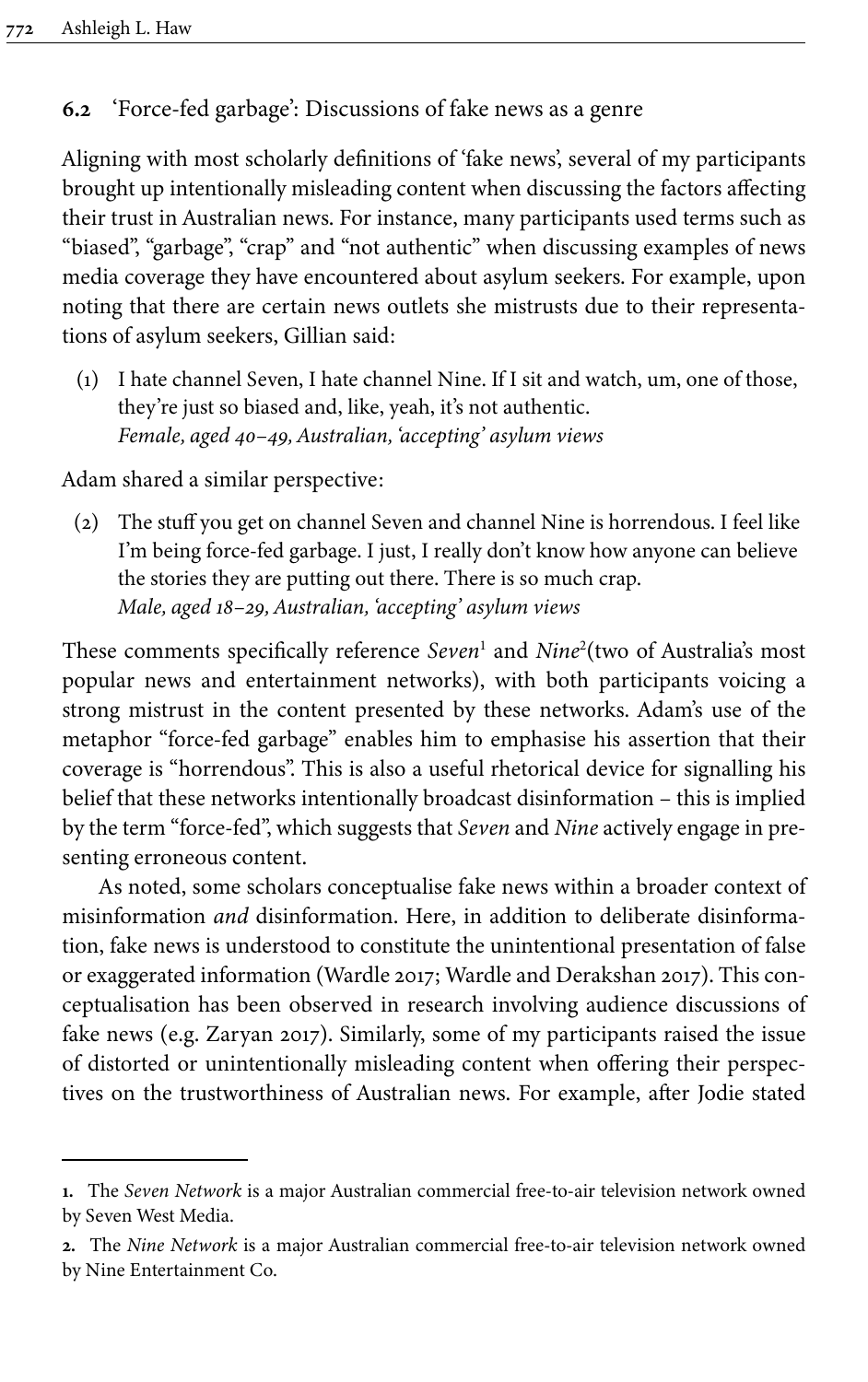that she does not trust most depictions of asylum seekers in the Australian media, she brought up the 2001 'children overboard' incident:

(3) An issue that always bothers me is how the 'party line' becomes the story. Look at how the media portrayed the 'children overboard' affair… this was the point where they completely abandoned all pretence of so-called objective reporting and, well, completely and utterly distorted the public view towards asylum seekers.

*Female, aged 40–49, Serbian-Australian 'accepting' asylum views*

The 'children overboard' affair occurred when multiple media outlets reported the Australian Government's claims that, while en route to Australia by boat, a group of asylum seekers deliberately threw their children into the ocean to manipulate authorities into granting them refugee status. These claims were later debunked (for a more comprehensive analysis of this event, see [Slattery 2003](#page-19-16) and [Mares](#page-19-17) [2002\)](#page-19-17). It is important to point out that this incident does not constitute deliberate 'fake news' as media coverage largely parroted the government's take on the incident, which ultimately turned out to be false (however the falsity of the claims was not known at the time the story was initially reported). These statements are nonetheless relevant as many participants framed the incident as an example of mediated misinformation arising from political elites' deliberate distortion of facts to serve a particular agenda. For instance, Jodie's statement "the party line becomes the story" implies that news discourse often reflects the perspectives of politicians, which she suggests can result in a "distorted public view". This is further evidenced by her assertion that, in this particular instance, the Australia media "abandoned all pretence of so-called objective reporting".

Similar sentiments were shared by Jane, who offered the following response when asked to provide an example of news coverage concerning asylum seekers that has impacted her trust in news:

(4) 'Children overboard', as soon as they said that I knew it was all lies, I just knew it. There is no way, women that go through all that and have gotten through all that time on the boat and everything, go and throw in their babies over to drown in that situation. There were no facts. I think that's the part that really annoyed me more than anything else… It was just so obvious that they just took those statements from so-called 'official sources' and ran with it, probably, I think, because it was the more interesting version of the story, despite it being totally fabricated.

*Female, aged 50–59, Australian, 'accepting' asylum views*

While Jodie's comments attribute the 'children overboard' coverage to the distortion of public perceptions of asylum seekers, suggesting a negative impact on audiences, Jane emphasises that "there were no facts" and states that the story was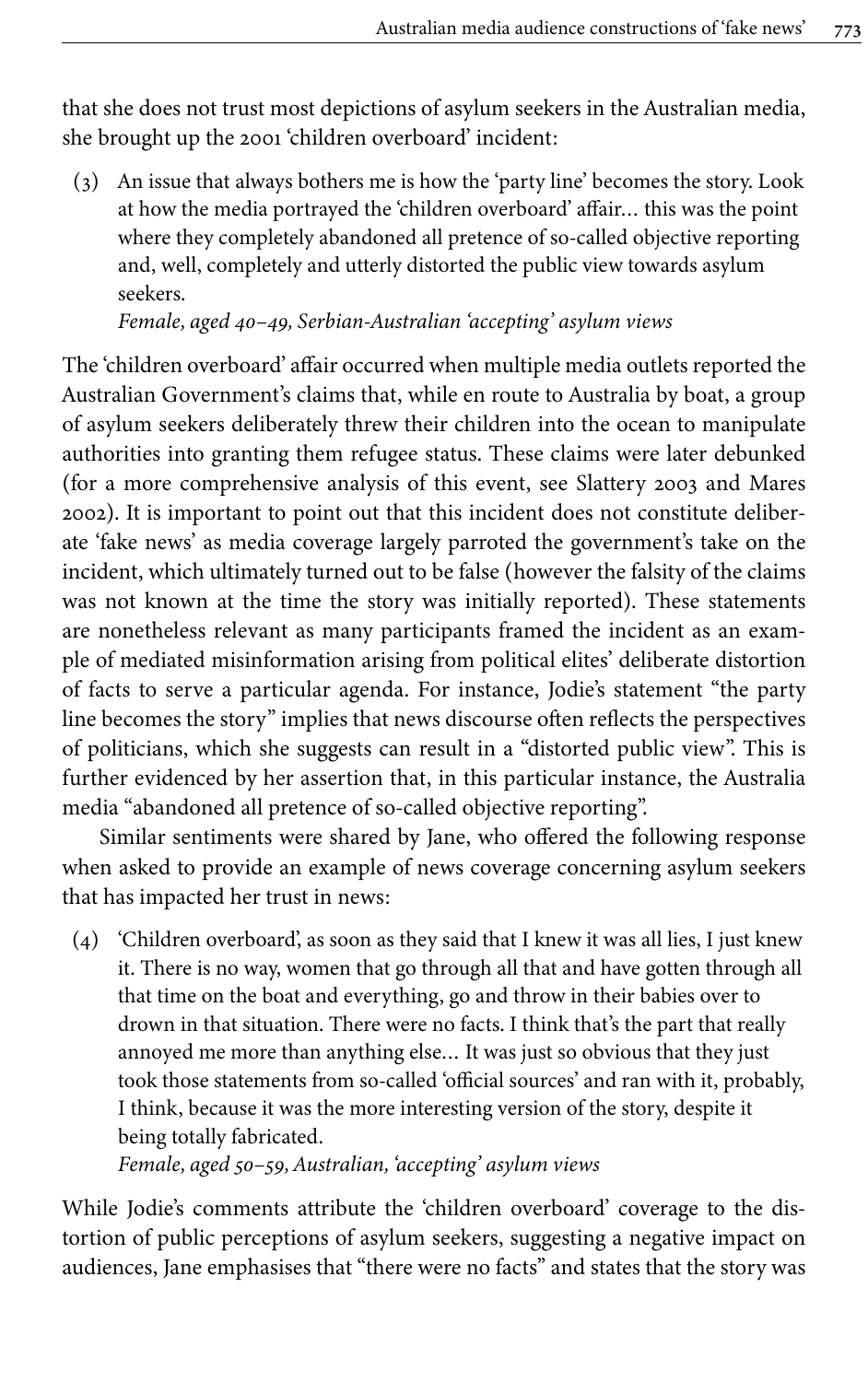"totally fabricated", which she attributes to news outlets wanting to present the "most interesting version of the story".

In both comments, the falsity of the 'children overboard' story is emphasised, however, neither Jane nor Jodie explicitly position the event as a purely deliberate act on the part of news organisations. Instead, they attribute the story's lack of credibility to the media's reliance on government sources, aligning with prior studies indicating that audiences often mistrust news messages if they sense that they have been influenced by political actors to advance their own interests [\(McCollough, Crowell and Napoli 2017](#page-19-6); [Newman and Fletcher 2017\)](#page-19-7). Interestingly, while this appears to represent a common construction of fake news among audiences, there is also evidence that some use the 'fake news' label to legitimise certain ideological positions while discrediting others. In the following discussion, I show how my sample engaged in a similar weaponisation of the 'fake news' label.

## **6.3** 'Leftist propaganda': Deploying the fake news label

The way political figures use the 'fake news' moniker to de-legitimise dissenting ideas is beginning to receive more scholarly attention. As [Farhall, et al \(2019\)](#page-18-11) point out, this discursive weaponisation of fake news undermines democracy by distorting how the public interprets and understands information about important societal issues. My findings offer some support for this, indicating that even before the term 'fake news' rose to prominence, some audiences adopted similar rhetorical strategies by dismissing certain media messages to emphasise their own contrasting ideological positions. These discussions almost exclusively occurred while participants reflected on their trust in Australian news depictions of asylum seekers, however, unlike the discussions offered by participants who linked their mistrust of news to misinformation and disinformation (and thus, discussed fake news as a *genre*), all participants who deployed the fake news *label*, articulated 'non-accepting' asylum views.

For instance, after being asked to comment on whether he trusts Australian coverage about people seeking asylum, Reece remarked:

(5) Some of it, yes. But I always tend to think that the more left-wing stuff, it's always gonna [sic] be based on emotion rather than fact. Um, so yeah, to me, in my view, those are more about storytelling than reality. *Male, aged 18–29, Australian, 'non-accepting' asylum views*

In response to the same question, Bryan commented: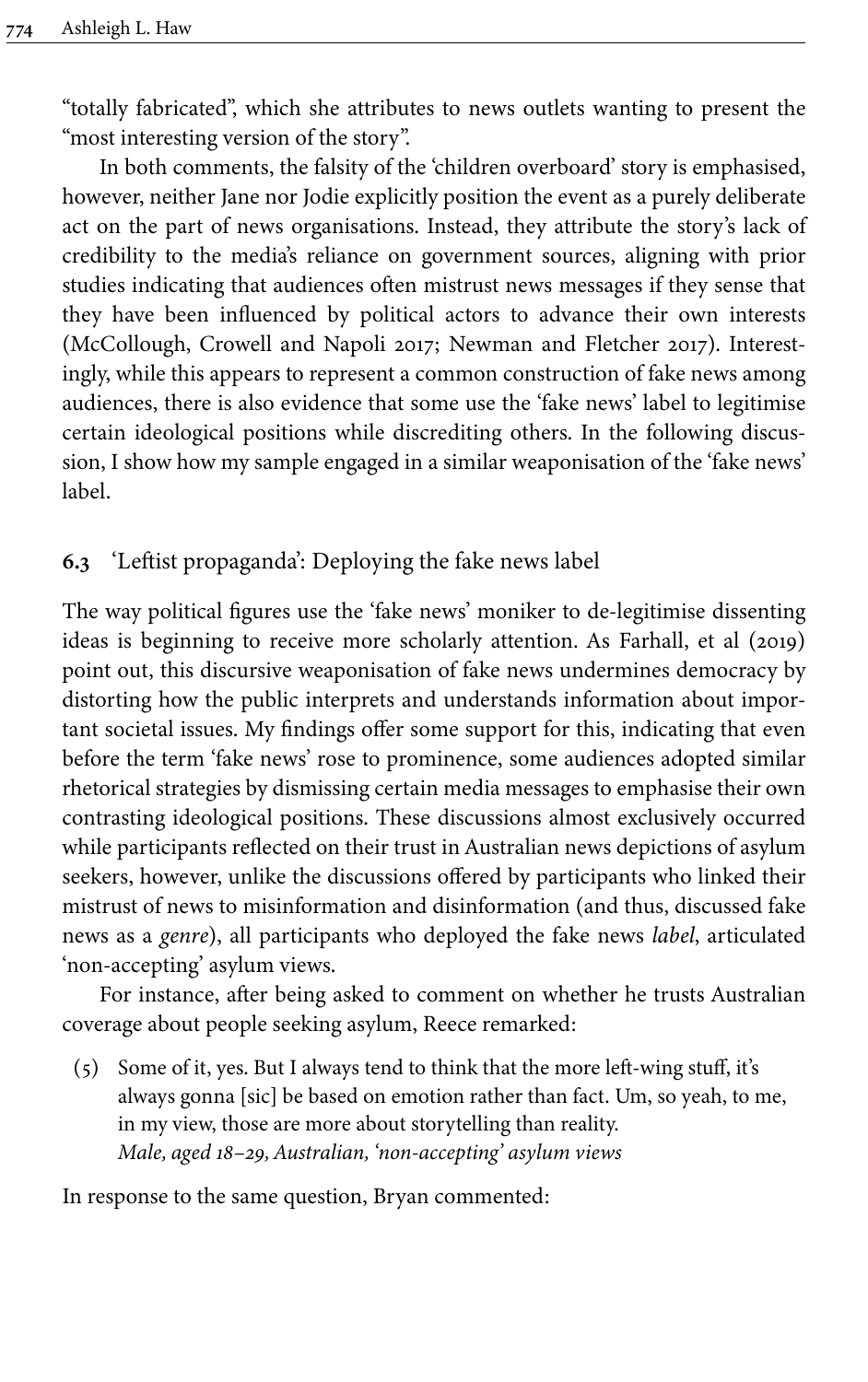(6) I think when it gets too PC and there is this leftist agenda and it takes that, kind of, bleeding hearts angle, that's when I take it with a pinch of salt. *Male, aged 40–49, British-Australian, 'non-accepting' asylum views*

When asked what he means by 'PC' and 'bleeding hearts angle', Bryan elaborated:

(7) Like, there's this agenda pushing. You know, trying to push sympathy on you, play the sympathy card. To me, all that is just leftist propaganda to push what the Greens want us to think, which is really, really just about tugging at your heartstrings and not telling the truth.

Bryan and Reece's comments both indicate a mistrust in content that presents a view of asylum seekers contrary to their own. Here, they position more sympathetic coverage about asylum seekers as lacking in credibility, which is apparent through their use of language such as "based on emotion rather than fact", "agenda pushing", "propaganda", and "not telling the truth". Bryan's use of terms such as "PC" (i.e. politically correct) and "bleeding hearts angle" are particularly interesting as similar language use has been observed within conservative constructions of asylum seekers [\(Every 2013;](#page-18-16) [Fozdar and Pedersen 2013\)](#page-18-17). As a rhetorical device, these terms emphasise the divergence between Bryan's stance and that of others who propagate ideas he vehemently rejects.

Another point of interest here is the way both participants link their mistrust in news content to left-leaning political ideologies. While Reece refers to "leftwing" ideas, Bryan uses the term "leftist" and specifically references "the Greens" – a political party known to endorse pro-asylum ideals and policies. This is not surprising given that both participants voiced a 'non-accepting' asylum stance, which is typically associated with right-wing political views. Further, both Reece and Bryan indicated that they voted for the Australian Liberal Party in the 2013 election. Both have therefore exercised democratic decision-making in favour of a political party with stringent and exclusionary asylum policies.

Prior discursive examinations of debates about asylum seekers have revealed that people often make similar references to the political leanings of others while challenging or rejecting ideas they disagree with (e.g. [Fozdar and Pedersen 2013\)](#page-18-17). Here, the speaker signals their ideological departure from a certain political 'side' by explicitly contrasting their position with a way of thinking they deem less credible. We see this in Bryan and Reece's comments – both indicate that when news representations of asylum seekers represent left-leaning views, they discount these as "leftist propaganda" (in Bryan's case), or for Reece, "more about storytelling than reality".

Another participant, Beth, similarly connected her asylum stance to her dismissal of the truthfulness of media coverage that presents a sympathetic view of asylum seekers.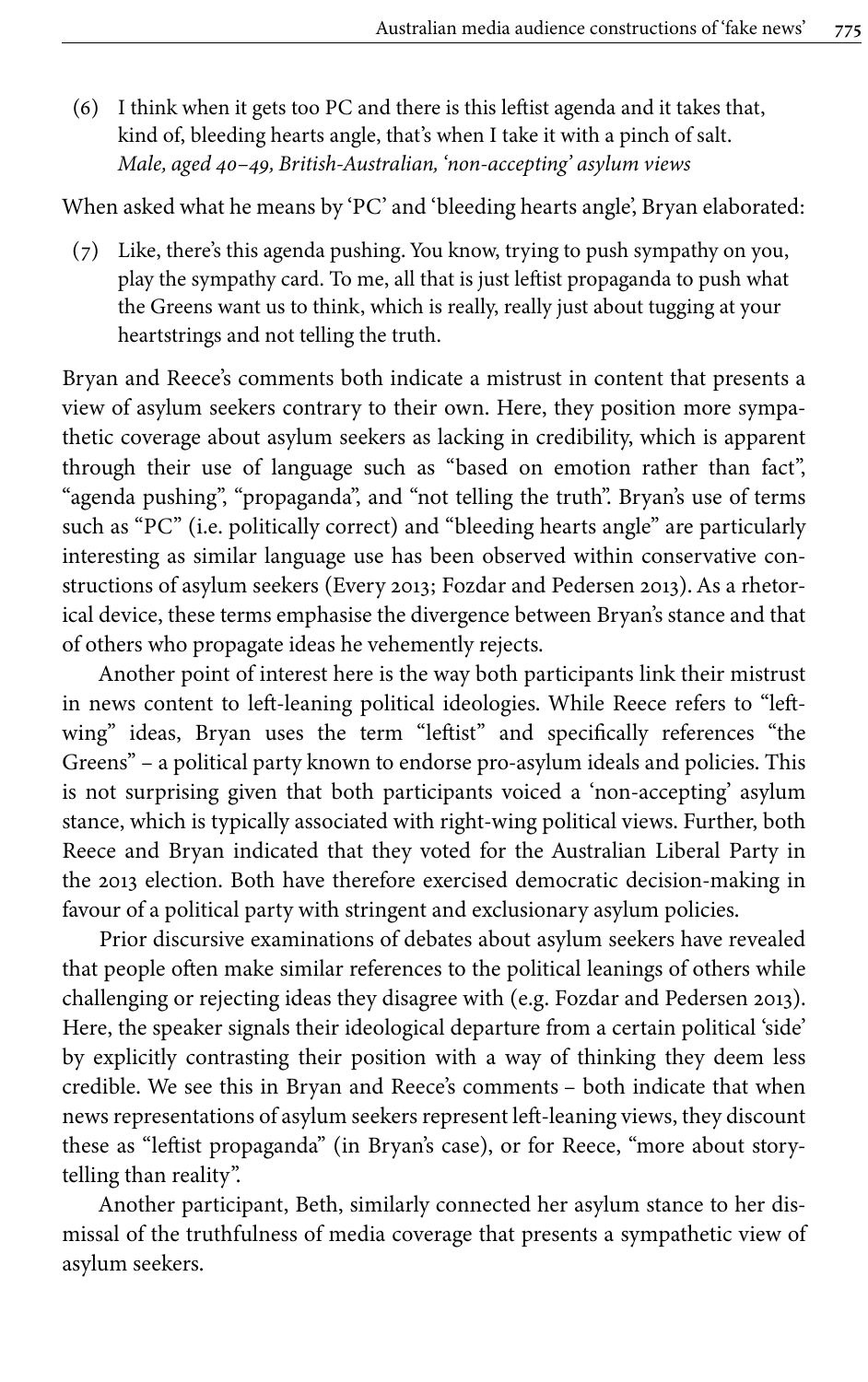(8) If I'm honest with you, I just don't want them [asylum seekers] here. And I'm not going to change my mind because of false information about their rights and what they've been through where they come from. *Female, aged 30–39, Indigenous-Australian, 'non-accepting' asylum views*

Considering Beth prefixed her claim that news coverage concerning asylum seekers' rights and struggles is "false information" by saying "I just don't want them here", it is apparent that she is sceptical of news content that presents a more accepting stance on asylum seekers. She connects this to her own degree of trust by claiming that she is being "taken for a ride" when she is exposed to such ideas in the media.

Similar to Bryan and Reece, Beth engages in the same rhetorical strategy scholars have been observing in conservative political communication, where a discourse of 'fake news' is used to denounce or discredit dissenting perspectives (e.g. [Dentith 2017](#page-18-10); [Farhall, et](#page-18-11) al. 2019; [McNair 2018\)](#page-19-8). All three do this by specifically positioning their perspectives on asylum seekers as being at odds with news material they deem untrue. Here, they use language such as "leftist propaganda", "bleeding hearts angle", and "false information" to indicate their reservations about such coverage. This is also achieved through the use of idioms such as "I take it with a pinch of salt", "taken for a ride", and "tugging at your heartstrings" – all of which colourfully emphasise these interviewees' mistrust of more welcoming and liberal asylum discourses. Taken together, these findings lend legitimacy to [Egelhofer and Lecheler's \(2019\)](#page-18-0) concept of fake news as a *label* as well as the idea of a 'discourse of fake news', as proposed by [Farhall, et al \(2019\)](#page-18-11).

#### **7. Conclusion**

This article examined how a sample of Australian political news consumers discursively constructed misinformation and disinformation before the term 'fake news' entered the lexicon. I focused on these constructions in the context of participants' trust in news depictions of asylum seekers, paying careful attention to how their perspectives compare with conceptualisations of fake news documented in prior literature, notably [Egelhofer and Lecheler's \(2019\)](#page-18-0) concept of fake news as a *label* versus fake news as a *genre*. In line with prior scholarship (e.g. [Alcorn and Buchanan 2017;](#page-17-4) [Fisher, et](#page-18-7) al. 2019; Park, et [al. 2020\)](#page-19-5), several participants expressed a mistrust of political news coverage, with many discussing instances where they believe media agencies have either deliberately or inadvertently misled the public about people seeking asylum. This was most commonly observed for participants with 'accepting' and 'ambivalent' views toward asylum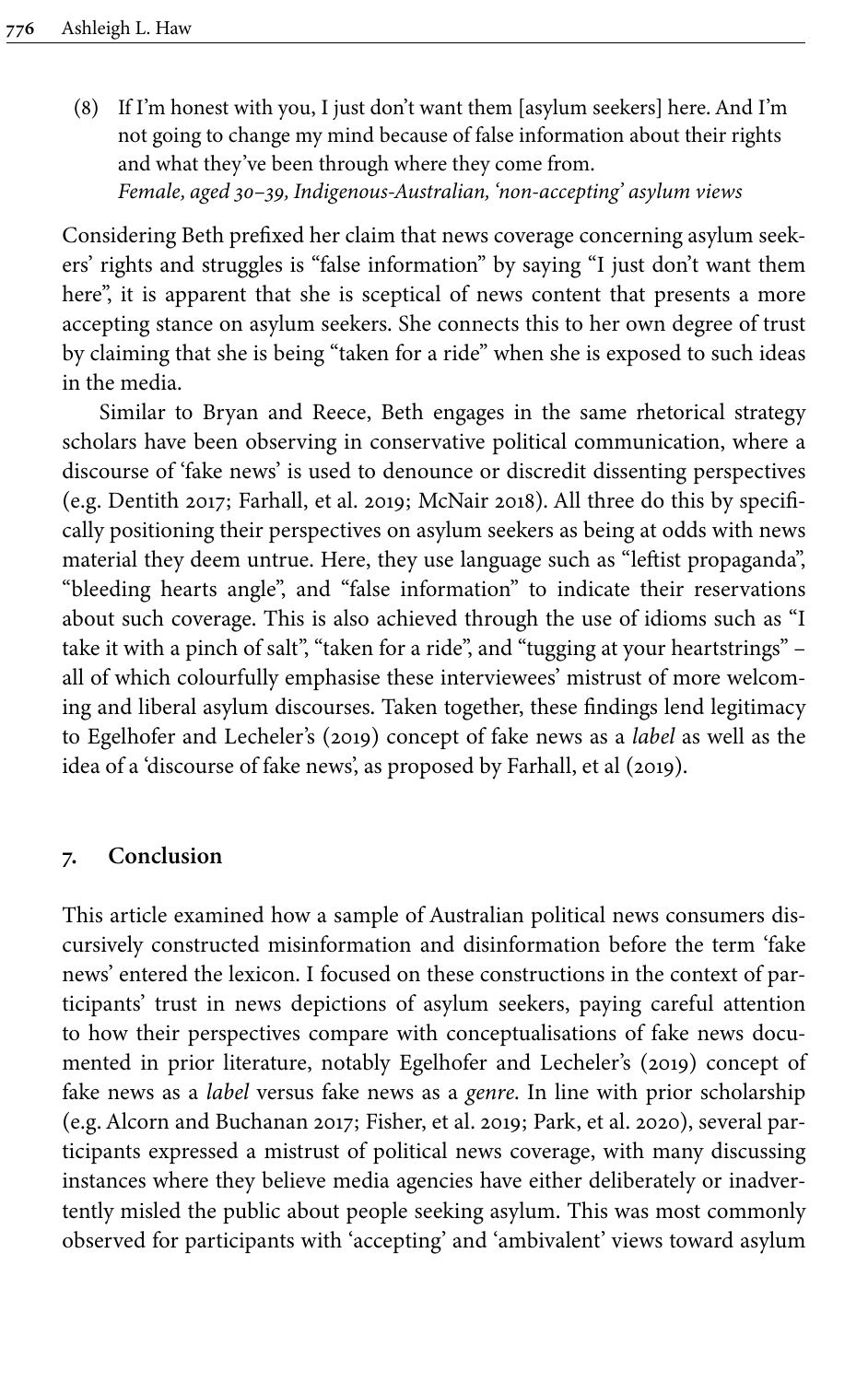seekers. Participants who expressed opposition to Australia's acceptance of asylum seekers, however, demonstrated a notably different mechanism for discussing their trust and mistrust of news. Here, I observed participants' weaponisation of the 'fake news' label in a similar manner to observations in prior scholarship where the term is used as a rhetorical device to discredit media messages that contradict certain ideological positions ([Dentith 2017;](#page-18-10) [Farhall, et](#page-18-11) al. 2019; [McNair](#page-19-8) [2018;](#page-19-8) [Wardle and Derakhshan 2017\)](#page-20-6). More specifically, it was common for these participants to deploy the 'fake news' label while denouncing ideas that counter their opinions about seeking asylum. This suggests that some of the discursive strategies employed by conservative elites are reflected in discussions among the wider Australian public when discussing mediated depictions of asylum seekers. As Egelhofer and Lecheler ([2019](#page-18-0), 108) assert:

> The news media is afflicted by a culture of permanent criticism in a digitalized political discourse and a new class of populist politicians, who attack journalists at a time when they are economically and socially vulnerable. Anti-elitist tendencies in many western democracies have made way for public doubts as to the performance of the fundamental institutions that uphold these democracies, such as science, politics and journalism. The use of the fake news label is a further symptom of this affliction.

My research adds weight to [Egelhofer and Lecheler's \(2019\)](#page-18-0) framework by illuminating how audiences reproduce the weaponisation of fake news within their own critical discussions of media discourse, and how for many, the 'fake news' label becomes an effective rhetorical device for asserting their own positions on the topic of people seeking asylum.

As this research was conducted prior to 'fake news' becoming a common term in public and political discourse, it was not possible to measure how my sample conceptualised the term itself. Future studies could therefore benefit from exploring how audiences explicitly define fake news, particularly within discussions about media coverage on divisive issues such as asylum seekers. This could further clarify whether audiences are prone to adopt discursive strategies used by political elites who decry 'fake news' to stifle dissent. We also need more empirical investigations into the conditions by which the fake news label is deployed (i.e. whether it is predominantly applied to single articles and/or outlets, or if it is typically generalised to 'the media' – as observed in the current study). Nonetheless, by shedding light on how, even before we had a popular name for the phenomenon, people were making sense of fake news as both a genre and a label [\(Egelhofer and Lecheler 2019\)](#page-18-0), my research demonstrates how scholars can examine audience responses to both historical and contemporary news events. This can open up opportunities for comparing the different ways in which publics have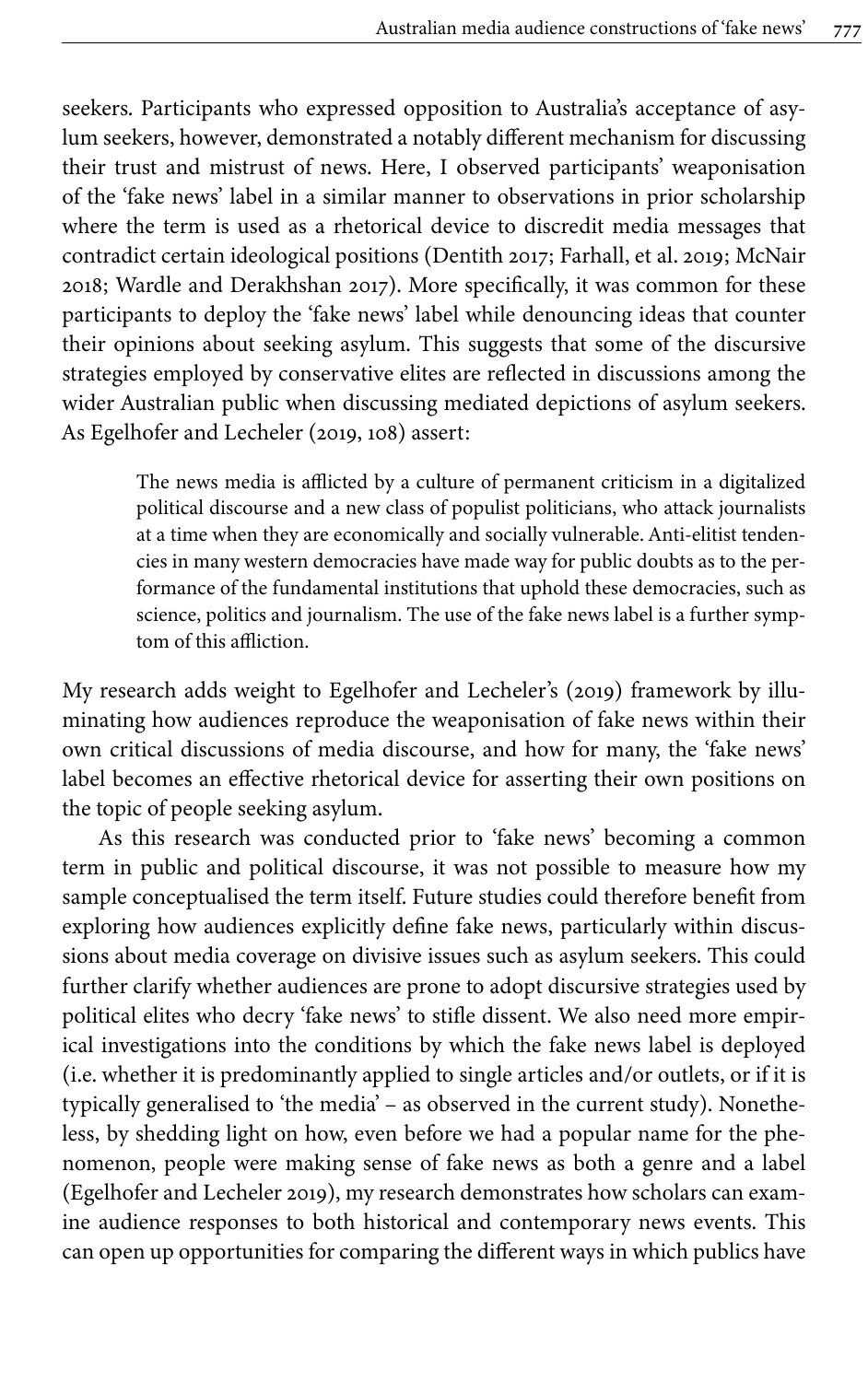discussed their trust in news both before *and* after the term 'fake news' became ubiquitous within public and political discourse.

## **Funding**

This research was supported by an Australian Government Research Training Program (RTP) Scholarship, undertaken at the University of Western Australia.

## **Acknowledgements**

In addition to the anonymous reviewers, who offered invaluable feedback on this article, I want to thank Associate Professor Farida Fozdar from the University of Western Australia and Professor Rob Cover from RMIT University for their guidance and support with this research project. I would also like to extend my sincerest thanks to Professor Scott Wright (Monash University) and Dr Samuel Bennett (Assistant Editor of the Journal of Language and Politics) for facilitating this important and poignant special issue.

## **Declaration of interest statement**

No potential competing interest was reported by the authors.

## **References**

- <span id="page-17-4"></span>Alcorn, Niki, and Lucy Buchanan. 2017. *Media consumer survey 2017: Australian media and digital preferences, 6th edition*. Sydney: Deloitte.
- <span id="page-17-1"></span>Allcott, Hunt, and Matthew Gentzkow. 2017. "Social media and fake news in the 2016 election". *Journal of Economic Perspectives* 31(2): 211–236. [https://doi.org/10.1257/jep.31.2.211](https://doi.org/10.1257%2Fjep.31.2.211)
- <span id="page-17-5"></span>Bakir, Vian, and Andrew McStay. 2017. "Fake news and the economy of emotions: problems, causes, solutions". *Digital Journalism* 6(2): 154–175. [https://doi.org/10.1080/21670811.2017.1345645](https://doi.org/10.1080%2F21670811.2017.1345645)
- <span id="page-17-0"></span>Baym, Geoffrey. 2005. "The Daily Show: Discursive integration and the reinvention of political journalism". *Political Communication* 22(3): 259–276. [https://doi.org/10.1080/10584600591006492](https://doi.org/10.1080%2F10584600591006492)
- <span id="page-17-6"></span>Billig, Michael. 1987. *Arguing and thinking: A rhetorical approach to social psychology*. Cambridge: Cambridge University Press.
- <span id="page-17-3"></span>Billig, Michael. 1991. *Ideology and opinions: Studies in rhetorical psychology*. London: Sage.
- <span id="page-17-2"></span>Brummette, John, Marcia DiStaso, Michail Vafeiadis and Marcus Messner. 2018. "Read all about it: The politicization of "fake news" on Twitter." *Journalism and Mass Communication Quarterly* 95(2), 497–517. [https://doi.org/10.1177/1077699018769906](https://doi.org/10.1177%2F1077699018769906)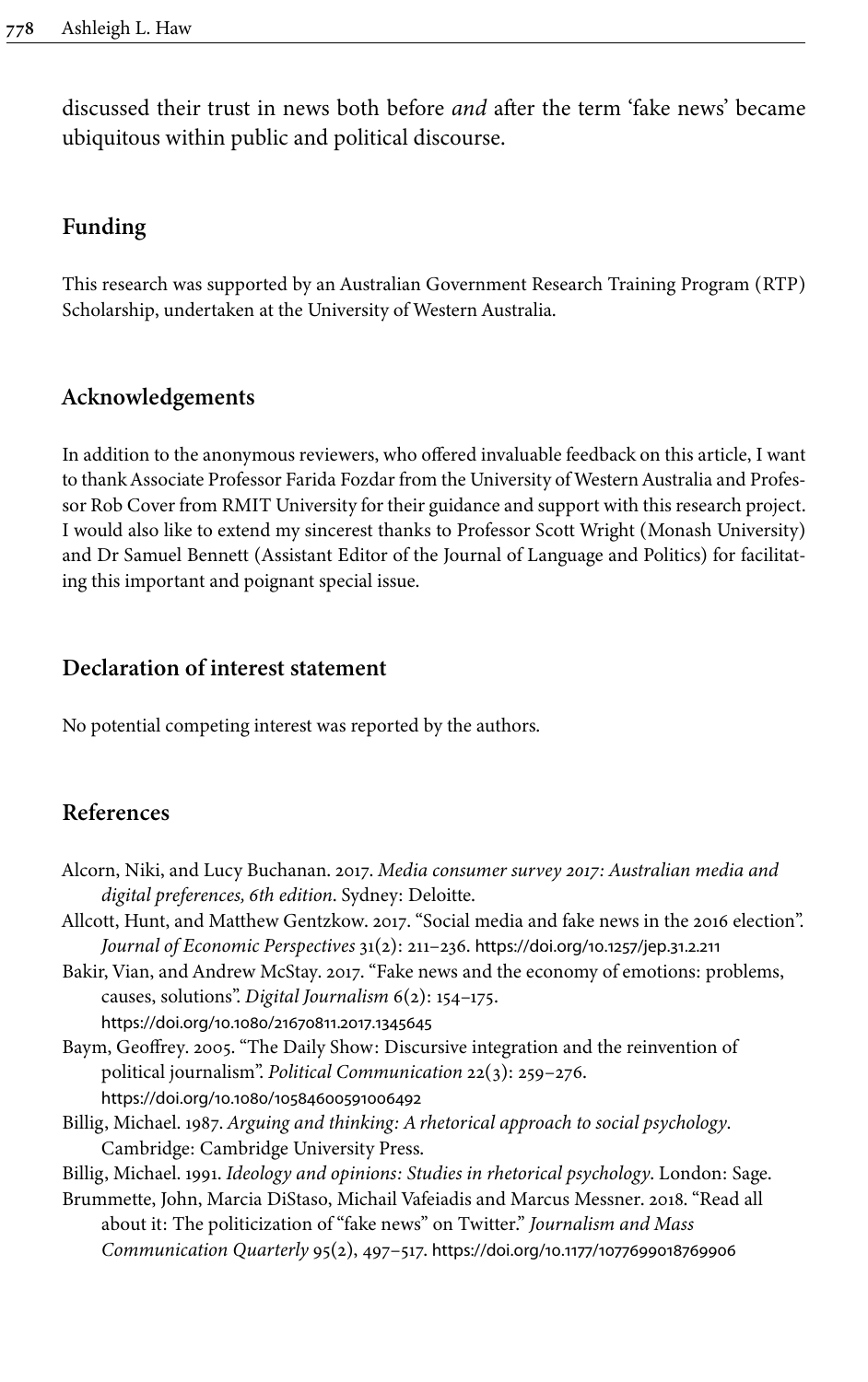- <span id="page-18-15"></span>Carlson, Matt. 2017. *Journalistic authority: Legitimating news in the digital era*. New York City: Columbia University Press. [https://doi.org/10.7312/carl17444](https://doi.org/10.7312%2Fcarl17444)
- <span id="page-18-4"></span>Clyne, Michael. 2005. "The use of exclusionary language to manipulate opinion: John Howard, asylum seekers and the re-emergence of political correctness in Australia". *Journal of Language and Politics* 4(2): 173–196. [https://doi.org/10.1075/jlp.4.2.03cly](https://doi.org/10.1075%2Fjlp.4.2.03cly)
- <span id="page-18-8"></span>Cooke, Nicole. A. 2017. "Posttruth, truthiness, and alternative facts: Information behavior and critical information consumption for a new age". *The Library Quarterly* 87(3): 211–221. [https://doi.org/10.1086/692298](https://doi.org/10.1086%2F692298)
- <span id="page-18-10"></span>Dentith, Matthew R.X. 2017. "The problem of fake news". *Public Reason* 8(1–2): 65–79.
- <span id="page-18-0"></span>Egelhofer, Jana Laura, and Sophie Lecheler. 2019. "Fake news as a two-dimensional phenomenon: A framework and research agenda". *Annals of the International Communication Association* 43(2): 97–116. [https://doi.org/10.1080/23808985.2019.1602782](https://doi.org/10.1080%2F23808985.2019.1602782)
- <span id="page-18-5"></span>Ellis, Katherine, Janet Fulton and Paul Scott. 2016. "Detention attention: framing a Manus Island riot". *Pacific Journalism Review: Te Koakoa* 22(1): 74–92. [https://doi.org/10.24135/pjr.v22i1.13](https://doi.org/10.24135%2Fpjr.v22i1.13)
- <span id="page-18-16"></span>Every, Danielle. 2013. "'Shame on you': The language, practice and consequences of shame and shaming in asylum seeker advocacy". *Discourse and Society* 24(6): 667–686. [https://doi.org/10.1177/0957926513486223](https://doi.org/10.1177%2F0957926513486223)
- <span id="page-18-2"></span>Fairclough, Norman. 1992. *Discourse and social change*. Cambridge: Polity Press.
- <span id="page-18-11"></span>Farhall, Kate, Andrea Carson, Scott Wright, Andrew Gibbons, and William Lukamto. 2019. "Political elites' use of fake news discourse across communications platforms". *International Journal of Communication* 13(23): 4353–4375.
- <span id="page-18-7"></span>Fisher, Caroline, Sora Park, Jee Young Lee, Glen Fuller and Yoonmo Sang. 2019. *Digital news report: Australia 2019*. Canberra: University of Canberra.
- <span id="page-18-1"></span>Flood, Alison. 2017. "Fake news is 'very real' word of the year for 2017". *The Guardian (2 November)*. Retrieved 6 September 2020, from: [https://www.theguardian.com/books](https://www.theguardian.com/books/2017/nov/02/fake-news-is-very-real-word-of-the-year-for-2017) [/2017/nov/02/fake-news-is-very-real-word-of-the-year-for-2017](https://www.theguardian.com/books/2017/nov/02/fake-news-is-very-real-word-of-the-year-for-2017)
- <span id="page-18-17"></span>Fozdar, Farida, and Anne Pedersen. 2013. "Diablogging about asylum seekers: Building a counter-hegemonic discourse". *Discourse and Communication* 7(4): 371–388. [https://doi.org/10.1177/1750481313494497](https://doi.org/10.1177%2F1750481313494497)
- <span id="page-18-9"></span>Gelfert, Axel. 2018. "Fake news: A definition". *Informal Logic* 38(1): 84–117. [https://doi.org/10.22329/il.v38i1.5068](https://doi.org/10.22329%2Fil.v38i1.5068)
- <span id="page-18-12"></span>Gil de Zúñiga, Homero, and Trevor Diehl. 2018. "News finds me perception and democracy: Effects on political knowledge, political interest, and voting". *New Media and Society* 21: 1253–1271. [https://doi.org/10.1177/1461444818817548](https://doi.org/10.1177%2F1461444818817548)
- <span id="page-18-14"></span>Hanitzsch, Thomas, Arjen Van Dalen, and Nina Steindl. 2018. "Caught in the nexus: A comparative and longitudinal analysis of public trust in the press." *The International Journal of Press/Politics* 23(1): 3–23. [https://doi.org/10.1177/1940161217740695](https://doi.org/10.1177%2F1940161217740695)
- <span id="page-18-13"></span>Haw, Ashleigh L. 2018. 'I take it with a pinch of salt': Discursive responses to news representations of asylum seekers among Western Australian media audiences (Doctoral Dissertation). Crawley, WA: The University of Western Australia.
- <span id="page-18-3"></span>Higgins, Claire. 2017. *Asylum by boat: Origins of Australia's refugee policy*. Sydney: UNSW Press.
- <span id="page-18-6"></span>Johnson, Thomas J., and Kaye, Barbara K. 2000. "Using is believing: The influence of reliance on the credibility of online political information among politically interested internet users". *Journalism and Mass Communication Quarterly* 77: 865–879. [https://doi.org/10.1177/107769900007700409](https://doi.org/10.1177%2F107769900007700409)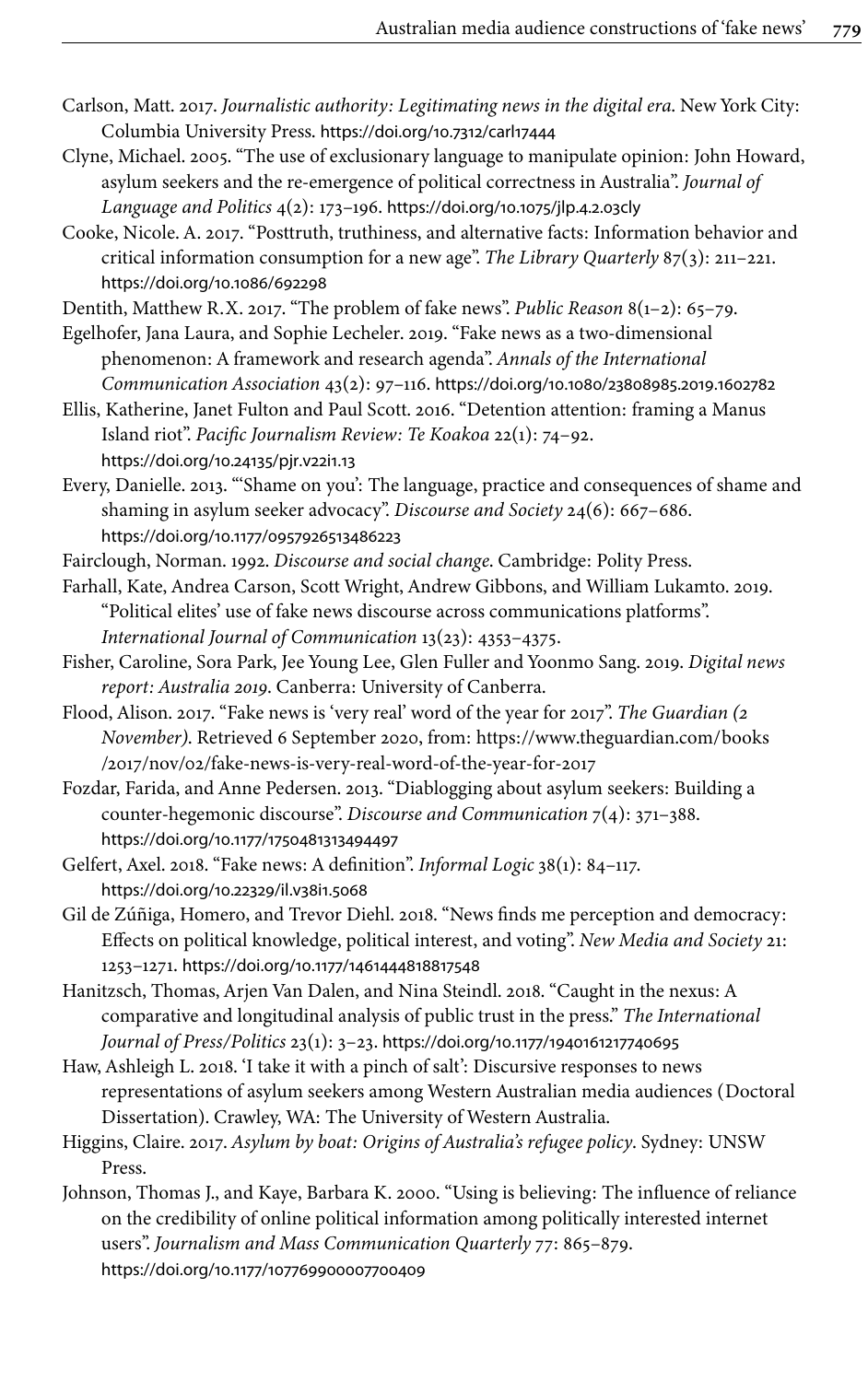- <span id="page-19-4"></span>Juhász, Attila, and Patrik. 2017. *The political effects of migration-related fake news, disinformation and conspiracy theories in Europe*. Budapest: Friedrich Ebert Stiftung, Political Capital Policy Research and Consulting Institute.
- <span id="page-19-11"></span>Lokot, Tetyana, and Nicholas Diakopoulos. 2016. "News bots: Automating news and information dissemination on Twitter". *Digital Journalism* 4(6): 682–699. [https://doi.org/10.1080/21670811.2015.1081822](https://doi.org/10.1080%2F21670811.2015.1081822)
- <span id="page-19-2"></span>Lueck, Kerstin, Clemence Due and Martha Augoustinos. 2015. Neoliberalism and nationalism: Representations of asylum seekers in the Australian mainstream news media. *Discourse and Society* 26(5): 608–629. [https://doi.org/10.1177/0957926515581159](https://doi.org/10.1177%2F0957926515581159)
- <span id="page-19-17"></span>Mares, Peter. 2002. *Borderline: Australia's response to refugees and asylum seekers in the wake of the Tampa*. Sydney: UNSW Press.
- <span id="page-19-0"></span>McBride, Kelly, and Tom Rosenstiel (eds). 2013. *The new ethics of journalism: Principles for the 21st century*. Washington, D.C: CQ Press.
- <span id="page-19-6"></span>McCollough, Kathleen, Jessica K. Crowell, and Philip M. Napoli. 2017. "Portrait of the online local news audience". *Digital Journalism* 5(1): 100–118.

[https://doi.org/10.1080/21670811.2016.1152160](https://doi.org/10.1080%2F21670811.2016.1152160)

- <span id="page-19-8"></span>McNair, Brian. 2018. *Fake news: Falsehood, fabrication and fantasy in journalism*. Oxon, UK: Routledge.
- <span id="page-19-1"></span>Muller, Denis. 2016. *Islamisation' and other anxieties: Voter attitudes to asylum seekers*. Melbourne: The University of Melbourne.
- <span id="page-19-15"></span>Nielsen, Rasmus Kleis, and Lucas Graves. 2017. *'News you don't believe': Audience perspectives on fake news*. Oxford, UK: Reuters Institute for the Study of Journalism.
- <span id="page-19-12"></span>Nelson, Jacob L., and Harsh Taneja. 2018. "The small, disloyal fake news audience: The role of audience availability in fake news consumption". *New Media and Society* 20(10): 3720–3737. [https://doi.org/10.1177/1461444818758715](https://doi.org/10.1177%2F1461444818758715)
- <span id="page-19-7"></span>Newman, Nic, and Richard Fletcher. 2017. *Bias, bullshit and lies: Audience perspectives on low trust in the media*. Oxford, UK: Reuters Institute.
- <span id="page-19-13"></span>Noy, Chaim. 2008. "Sampling knowledge: The hermeneutics of snowball sampling in qualitative research". *International Journal of Social Research Methodology* 11(4): 327–344. [https://doi.org/10.1080/13645570701401305](https://doi.org/10.1080%2F13645570701401305)
- <span id="page-19-5"></span>Park, Sora, Caroline Fisher, Jee Young Lee, Kieran McGuinness, Yoonmo Sang, Mathieu O'Neil, Michael Jensen, Kerry McCallum and Glen Fuller. 2020. *Digital news report: Australia 2020*. Canberra: News and Media Research Centre, University of Canberra.
- <span id="page-19-9"></span>Philo, Greg, Emma Briant, and Pauline Donald. 2013. *Bad News for Refugees*. Pluto Press.
- <span id="page-19-3"></span>Pickering, Sharon. 2001. "Common sense and original deviancy: News discourses and asylum seekers in Australia". *Journal of Refugee Studies* 14(2): 169–186. [https://doi.org/10.1093/jrs/14.2.169](https://doi.org/10.1093%2Fjrs%2F14.2.169)
- <span id="page-19-14"></span>Potter, Jonathan. W., and Margaret Wetherell. 1987. *Discourse and social psychology*. London: Sage.
- <span id="page-19-16"></span>Slattery, Kate. 2003. "Drowning not waving: The 'children overboard' event and Australia's fear of the other". *Media International Australia* 109(1): 93–108. [https://doi.org/10.1177/1329878X0310900110](https://doi.org/10.1177%2F1329878X0310900110)
- <span id="page-19-10"></span>Slavíčková, Tess, and Peter Zvagulis. 2014. "Monitoring anti-minority rhetoric in Czech print media: A critical discourse analysis." *Journal of Language and Politics* 13(1): 152–170. [https://doi.org/10.1075/jlp.13.1.07sla](https://doi.org/10.1075%2Fjlp.13.1.07sla)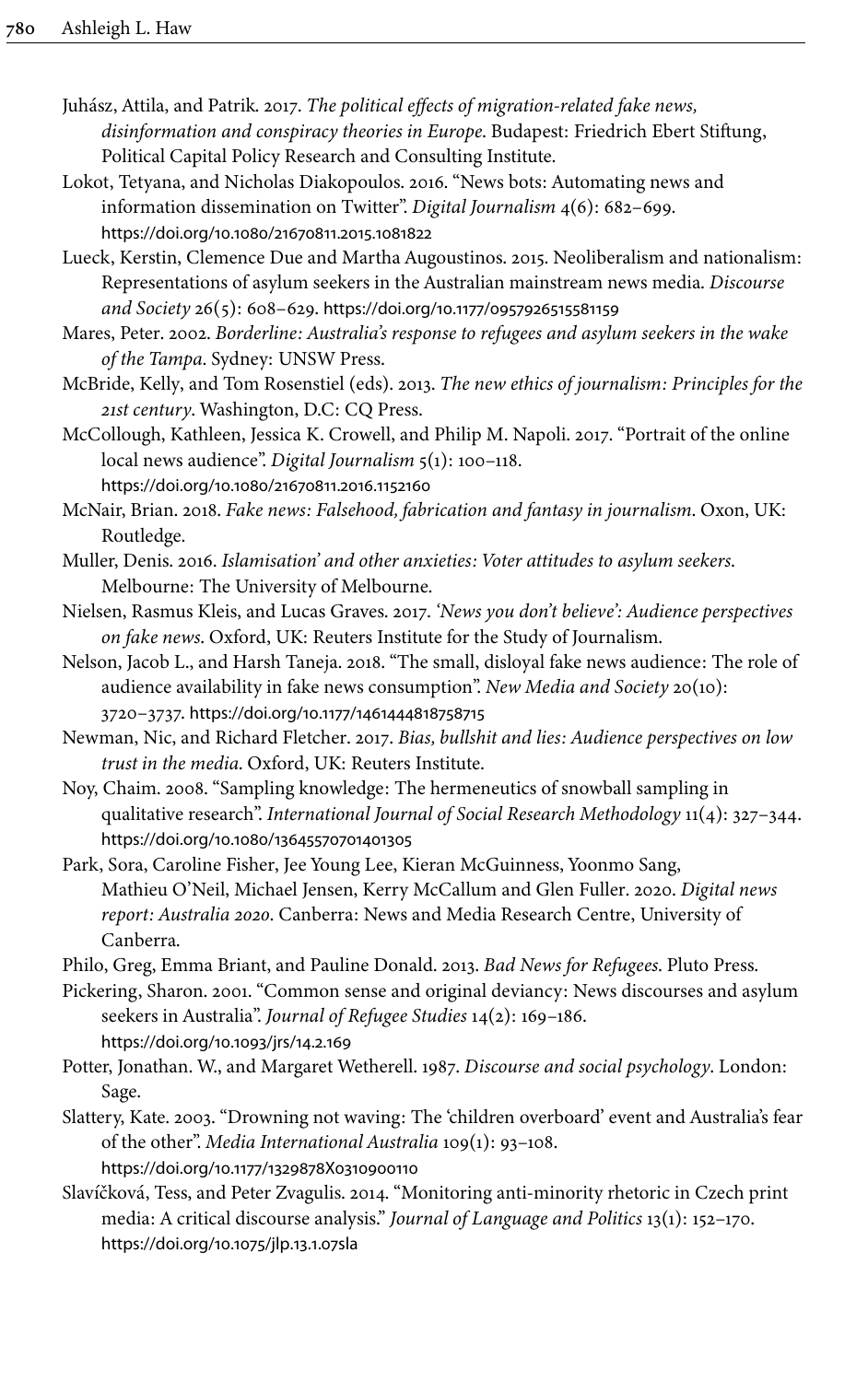- <span id="page-20-3"></span>Sutherland, Andrew. D., and Tiffany. A. Dykstra-DeVette. 2018. "Constructing identification and division through fake news reports of refugees". *Language Discourse and Society* 6(1):  $15 - 31.$
- <span id="page-20-4"></span>Tandoc, Edson. C., Zheng Wei Lim and Richard Ling. 2018. "Defining 'fake news': A typology of scholarly definitions". *Digital Journalism* 6(2): 137–153. [https://doi.org/10.1080/21670811.2017.1360143](https://doi.org/10.1080%2F21670811.2017.1360143)

<span id="page-20-11"></span>Titscher, Stefan, Michael Meyer, Ruth Wodak and Eva Vetter. 2000. *Methods of text and discourse analysis*. London: Sage.

<span id="page-20-0"></span>Tsfati, Yariv. 2003. "Does audience skepticism of the media matters in agenda setting?" *Journal of Broadcasting and Electronic Media* 47(2): 157–176. [https://doi.org/10.1207/s15506878jobem4702\\_1](https://doi.org/10.1207%2Fs15506878jobem4702_1)

<span id="page-20-13"></span>Tsfati, Yariv. 2014. *Uses and perceptions of political media*. In Reinemann, Carsten (ed). Political communication, 489–506. Berlin: de Gruyter Mouton. [https://doi.org/10.1515/9783110238174.489](https://doi.org/10.1515%2F9783110238174.489)

<span id="page-20-1"></span>Tsfati, Yariv, and Cappella, Joseph N. 2003. "Do people watch what they do not trust? Exploring the association between news media skepticism and exposure". *Communication Research* 30(5): 504–529. [https://doi.org/10.1177/0093650203253371](https://doi.org/10.1177%2F0093650203253371)

<span id="page-20-12"></span>van Dijk, Teun. A. 2000. "New(s) racism: A discourse analytical approach". *Ethnic Minorities and the Media* 37: 33–49.

- <span id="page-20-2"></span>Van Duyn, Emily, and Jessica Collier. 2019. "Priming and fake news: The effects of elite discourse on evaluations of news media". *Mass Communication and Society* 22(1): 29–48. [https://doi.org/10.1080/15205436.2018.1511807](https://doi.org/10.1080%2F15205436.2018.1511807)
- <span id="page-20-5"></span>Wardle, Claire. 2017. "Fake news. It's complicated". Retrieved 9 September 2020, from: [https://](https://medium.com/1st-draft/fake-news-its-complicatedd0f773766c79) medium.com/1st-draft/fake-news-its-complicateddof773766c79
- <span id="page-20-6"></span>Wardle, Claire, and Hossein Derakhshan. 2017. "Information disorder: Toward an interdisciplinary framework for research and policymaking". *The Council of Europe*. Retrieved 9 September 2020, from: [https://shorensteincenter.org/wp-content/uploads](https://shorensteincenter.org/wp-content/uploads/2017/10/PREMS-162317-GBR-2018-Reportde%CC%81sinformation.pdf?x78124) [/2017/10/PREMS-162317-GBR-2018-Reportde%CC%81sinformation.pdf?x78124](https://shorensteincenter.org/wp-content/uploads/2017/10/PREMS-162317-GBR-2018-Reportde%CC%81sinformation.pdf?x78124)

<span id="page-20-10"></span>Willig, Carla. 2008. *Introducing qualitative research in psychology: Adventures in theory and method*. Milton Keynes: Open University Press.

<span id="page-20-7"></span>Wodak, Ruth, and Michał Krzyżanowski. 2017. "Right-wing populism in Europe and USA: Contesting politics and discourse beyond 'Orbanism' and 'Trumpism'". *Journal of Language and Politics* 16(4): 1–14. [https://doi.org/10.1075/jlp.17042.krz](https://doi.org/10.1075%2Fjlp.17042.krz)

- <span id="page-20-9"></span>Young, Sally. 2011. *How Australia decides: Election reporting and the media*. Port Melbourne: Cambridge University Press.
- <span id="page-20-8"></span>Zaryan, Stella. 2017. *Truth and trust: How audiences are making sense of fake news*. Lund: Lund University.